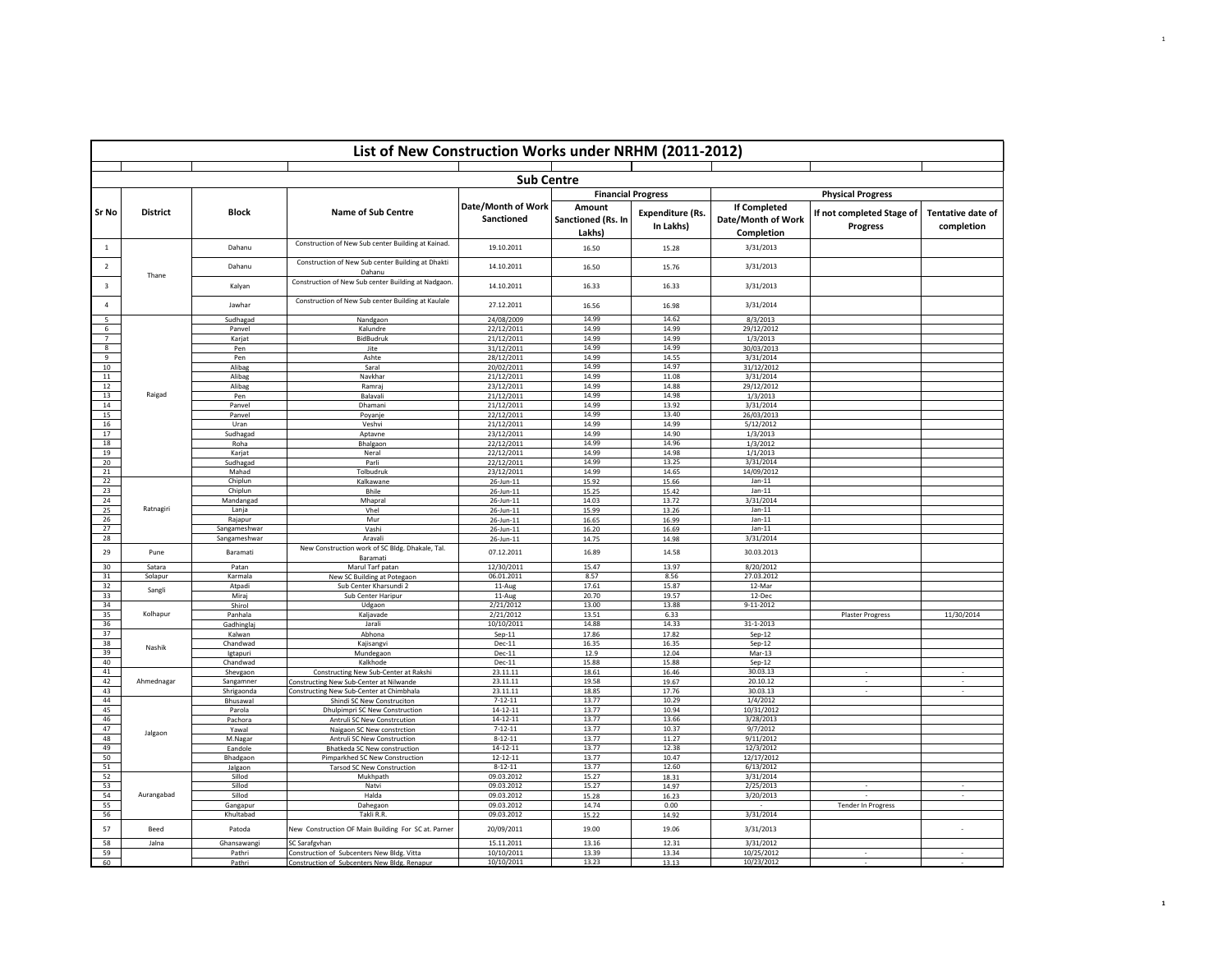|                         |                    |                      |                                                                                                              |                                  | <b>Financial Progress</b>                  |                                      |                                                         | <b>Physical Progress</b>              |                                        |
|-------------------------|--------------------|----------------------|--------------------------------------------------------------------------------------------------------------|----------------------------------|--------------------------------------------|--------------------------------------|---------------------------------------------------------|---------------------------------------|----------------------------------------|
| <b>Sr No</b>            | <b>District</b>    | <b>Block</b>         | <b>Name of Sub Centre</b>                                                                                    | Date/Month of Work<br>Sanctioned | Amount<br>Sanctioned (Rs. In<br>Lakhs)     | <b>Expenditure (Rs.</b><br>In Lakhs) | <b>If Completed</b><br>Date/Month of Work<br>Completion | If not completed Stage of<br>Progress | <b>Tentative date of</b><br>completion |
| 61                      | PARBHANI           | Sailu                | Construction of Subcenters New Bldg. Sonna                                                                   | 10/10/2011                       | 13.73                                      | 13.44                                | 12/28/2012                                              |                                       |                                        |
| 62                      |                    | Selu                 | Construction of Subcenters New Bldg. Kupta                                                                   | 10/10/2011                       | 13.72                                      | 13.71                                | 3/28/2013                                               |                                       |                                        |
| 63                      |                    | Purna                | Construction of Subcenters New Bldg. Nilla                                                                   | 10/10/2011                       | 13.64                                      | 13.61                                | 10/24/2012                                              |                                       |                                        |
| 64                      |                    | Bhokar               | New S.C. Construction at Pandurna                                                                            | 8/18/2010                        | 17.39                                      | 18.06                                | Sept. 2012                                              |                                       |                                        |
| 65<br>66                | Nanded             | Billoli<br>Mudkhed   | New S.C. Construction at Karla (Bu)                                                                          | 8/18/2010<br>8/18/2010           | 17.99<br>17.30                             | 19.06<br>18.33                       | 8/30/2012<br>Sept. 2012                                 |                                       |                                        |
| 67                      |                    | Degloor              | New S.C. Construction at Dongaon<br>New S.C. Construction at Shelgaon                                        | 8/18/2010                        | 17.47                                      | 15.79                                | Nov. 2012                                               |                                       |                                        |
| 68                      |                    | Aundha               | New Construction Sub Centre At Lakh                                                                          | 19.12.20011                      | 15.01                                      | 14.83                                | 16.02.2013                                              |                                       |                                        |
| 69                      |                    | Sengaon              | New Construction Sub Centre At Dhanora                                                                       | 31.12.2011                       | 15.34                                      | 15.33                                | 3/31/2014                                               |                                       |                                        |
| 70                      | Hingoli            | Basmat               | New Construction Sub Centre At Nahad                                                                         | 31.12.2011                       | 15.02                                      | 15.81                                | 24.12.2012                                              |                                       |                                        |
| 71                      |                    | Basmat               | New Construction Sub Centre At Sawangi                                                                       | 19.12.2011                       | 15.23                                      | 14.93                                | 29.11.2012                                              |                                       |                                        |
| 72                      |                    | Bhatkuli             | Construction of New Sub Center at Asara                                                                      | 31/10/2011                       | 17.98                                      | 17.30                                | 12/2/2013                                               |                                       |                                        |
| 73                      | Amravati           | Chandur Bz.          | Construction of New Sub Center at Karanja B.                                                                 | 40586.00                         | 19.20                                      | 17.47                                | 5/1/2013                                                |                                       |                                        |
| 74                      |                    | Chikhaldara          | Construction of New Sub Center at Susarda,                                                                   | 31/10/2011                       | 19.43                                      | 18.54                                | 5/1/2013                                                |                                       |                                        |
| 75                      | <b>Buldana</b>     | D.Raja               | Construction of New Sub Center @ Digras (Bk)                                                                 | 2011-12                          | 19.73                                      | 17.17                                | 25.11.2012                                              |                                       |                                        |
| 76                      |                    | Khamgaon             | Construction of New Sub Center @ Tembhurna,                                                                  | 2011-12                          | 17.75                                      | 15.51                                | 5.02.2013                                               |                                       |                                        |
| 77<br>78                |                    | Shegaon              | Construction of New Sub Center @ Alsana,                                                                     | 2011-12                          | 18.00<br>18.23                             | 16.76<br>18.15                       | 5.02.2013                                               |                                       |                                        |
| 79                      | Akola              | Balapur<br>Umara     | Kalamba Bk<br>Umara                                                                                          | 6/14/2011<br>6/14/2011           | 18.31                                      | 19.66                                | 25/11/12<br>6/9/2012                                    |                                       |                                        |
|                         |                    |                      |                                                                                                              |                                  |                                            |                                      |                                                         |                                       |                                        |
| 80<br>81                | Washim             | Washim<br>Washim     | Construction of new subcenter building at Ukalipen                                                           | $Oct-11$<br>$Oct-11$             | 19.50<br>20.50                             | 18.39<br>19.59                       | 31.03.2013<br>31.03.2013                                |                                       |                                        |
| 82                      |                    | Risod                | Construction of new subcenter building at Kokalgaon                                                          | $Oct-11$                         | 18.50                                      | 17.42                                | 31.03.2013                                              |                                       |                                        |
| 83                      | Yavatmal           | Babulgaon            | Construction of new subcenter building at Bharjahagir<br>Construction of new SC at Sawar,                    | 11/11/2011                       | 19.19                                      | 18.93                                | 11/24/2011                                              |                                       |                                        |
| 84                      |                    | Umred                | New Construction of MCH-SC- Aashta                                                                           | 6/14/2011                        | 18.05                                      | 16.59                                | 31/03/2013                                              |                                       |                                        |
| 85                      |                    | Hingna               | New Construction of MCH-SC- Khairi Pannase                                                                   | 6/14/2011                        | 18.05                                      | 17.65                                | 31/03/2013                                              |                                       |                                        |
| 86                      | Nagpur             | Kalmeshwar           | New Construction of MCH-SC- Kohali                                                                           | 6/14/2011                        | 18.05                                      | 17.27                                | 31/03/2013                                              |                                       |                                        |
| 87                      |                    | Kuhi                 | New Construction of MCH-SC- Pachkhedi                                                                        | 6/14/2011                        | 18.05                                      | 17.10                                | 3/31/2014                                               |                                       |                                        |
| 88                      |                    | Ramtek               | New Construction of MCH-SC- Khumari                                                                          | 6/14/2011                        | 18.05                                      | 17.59                                | 31/03/2013                                              |                                       |                                        |
| 89                      | Gondia             | Deori                | Alewada.<br>Kanholi.                                                                                         | 23.11.2011                       | 19.50                                      | 18.34                                | 22.04.2012                                              |                                       |                                        |
| 90<br>91                | Chadrapur          | ArjuniMor            | Kampa                                                                                                        | 23.11.2011<br>$Jan-11$           | 19.48<br>17.42                             | 17.75<br>9.04                        | 20.04.2012<br>9/30/2013                                 |                                       |                                        |
| 92                      |                    | Nagbhid<br>Sironcha  | Patagudam                                                                                                    | 1/2/2012                         | 24.70                                      | 14.34                                | 15.02.2013                                              |                                       |                                        |
| 93                      |                    | Sironcha             | Kottur.                                                                                                      | 1/2/2012                         | 24.50                                      | 20.23                                | 30.02.2013                                              |                                       |                                        |
| 94                      | Gadchiroli         | Gadchiroli           | Dongargaon.                                                                                                  | 1/2/2012                         | 22.00                                      | 12.74                                |                                                         | In Progress                           |                                        |
| 95                      |                    | Charmoshi            | Ankhoda.                                                                                                     | 1/2/2012                         | 20.57                                      | 18.89                                |                                                         | In Progress                           |                                        |
| 96                      | wardha             | Arvi                 | New Construction of Health Sub-Center at Pipari (Pa)                                                         | 11/21/2011                       | 20.26                                      | 18.99                                | 10/20/2012                                              |                                       |                                        |
|                         |                    |                      |                                                                                                              |                                  | 1571.74                                    | 1457.80                              |                                                         |                                       |                                        |
|                         |                    |                      |                                                                                                              | <b>PHCs/Additional PHCs</b>      |                                            |                                      |                                                         |                                       |                                        |
|                         |                    |                      |                                                                                                              |                                  |                                            |                                      |                                                         |                                       |                                        |
| Sr No                   | <b>District</b>    | <b>Block</b>         | <b>Name of Sub Centre</b>                                                                                    | Date/Month of Work               | <b>Financial Progress</b>                  | Expenditure (Rs. In                  | If Completed Date/Month of                              | <b>Physical Progress</b>              | Tentative date of                      |
|                         |                    |                      |                                                                                                              | Sanctioned                       | <b>Amount Sanctioned (Rs.</b><br>In Lakhs) | Lakhs)                               | <b>Work Completion</b>                                  | If not completed Stage of Progress    | completion                             |
| $\mathbf{1}$            | Ratnagiri          | Rajapur              | Panderi                                                                                                      | 26-Jun-11                        | 65.41                                      | 66.85                                | 3/31/2014                                               |                                       |                                        |
| $\overline{2}$          |                    | Shirur               | New Construction work at Primary health Center<br>building Karade,                                           | 26.11.2011                       | 111.38                                     | 84.06                                | 15.07.2013                                              |                                       |                                        |
| $\overline{\mathbf{3}}$ | Pune               | Khed                 | New Construction work at Primary health Center<br>building Karanjvihire,                                     | 23.11.2011                       | 116.03                                     | 79.11                                | 30.08.2013                                              |                                       |                                        |
| $\overline{4}$          |                    | Velha                | New Construction work at Primary health Center<br>building Karanjawane,                                      | 23.11.2011                       | 138.66                                     | 90.78                                | 15.08.2013                                              |                                       |                                        |
| 5                       | Satara             | Man                  | Mardi                                                                                                        | 3/9/2012                         | 84.7                                       | 38.51                                |                                                         | In Progress                           |                                        |
| 6                       | Sangli             | Miraj                | Construction of New PHC Khanderajuri                                                                         | 11-Aug                           | 93.46                                      | 88.48                                | 13-Mar                                                  |                                       |                                        |
| $\overline{7}$          |                    | Jath                 | Construction of New PHC Yelvi                                                                                | 11-Aug                           | 89.21                                      | 84.64                                | 13-Mar                                                  | Slab Level                            |                                        |
| $\bf8$<br>9             | Kolhapur<br>Nashik | Radhanagari<br>Yeola | Construcation of new PHC building at Thikpurli<br>Mukhed                                                     | $Jan-11$                         | 92.60<br>75.75                             | 31.27<br>74.70                       | Mar-13                                                  |                                       |                                        |
| 10                      |                    | Sakri                | PHC @ Dahiwel                                                                                                | 1/10/2011                        | 69.18                                      | 66.79                                | 19/3/2013                                               |                                       |                                        |
| 11                      | Dhule              | Shirpur              | PHC @ Boradi                                                                                                 | 1/10/2011                        | 76.15                                      | 64.83                                | 3/31/2014                                               |                                       |                                        |
| 12                      | Jalgaon            | Chalisgaon           | Main Building At Londhe PHC                                                                                  | 12/14/2011                       | 82.66                                      | 65.51                                | 3/29/2013                                               |                                       |                                        |
| 13                      | Nandurbar          | Dhadgoan             | New Const Roshmal                                                                                            | 19/9/2011                        | 66.37                                      | 9.97                                 |                                                         | In Progress                           |                                        |
| 14                      |                    | Patoda               | New Construction OF Main Building, Compound wall,<br>Electricafication For Primary Health Center at. Amalner | 9/19/2011                        | 100.98                                     | 103.05                               | 3/31/2013                                               |                                       |                                        |
| 15                      |                    | kaij                 | New Construction OF Main Building, & Electrification<br>For Primary Health Center at. Adas                   | 9/19/2011                        | 87.00                                      | 89.09                                | 3/31/2013                                               |                                       |                                        |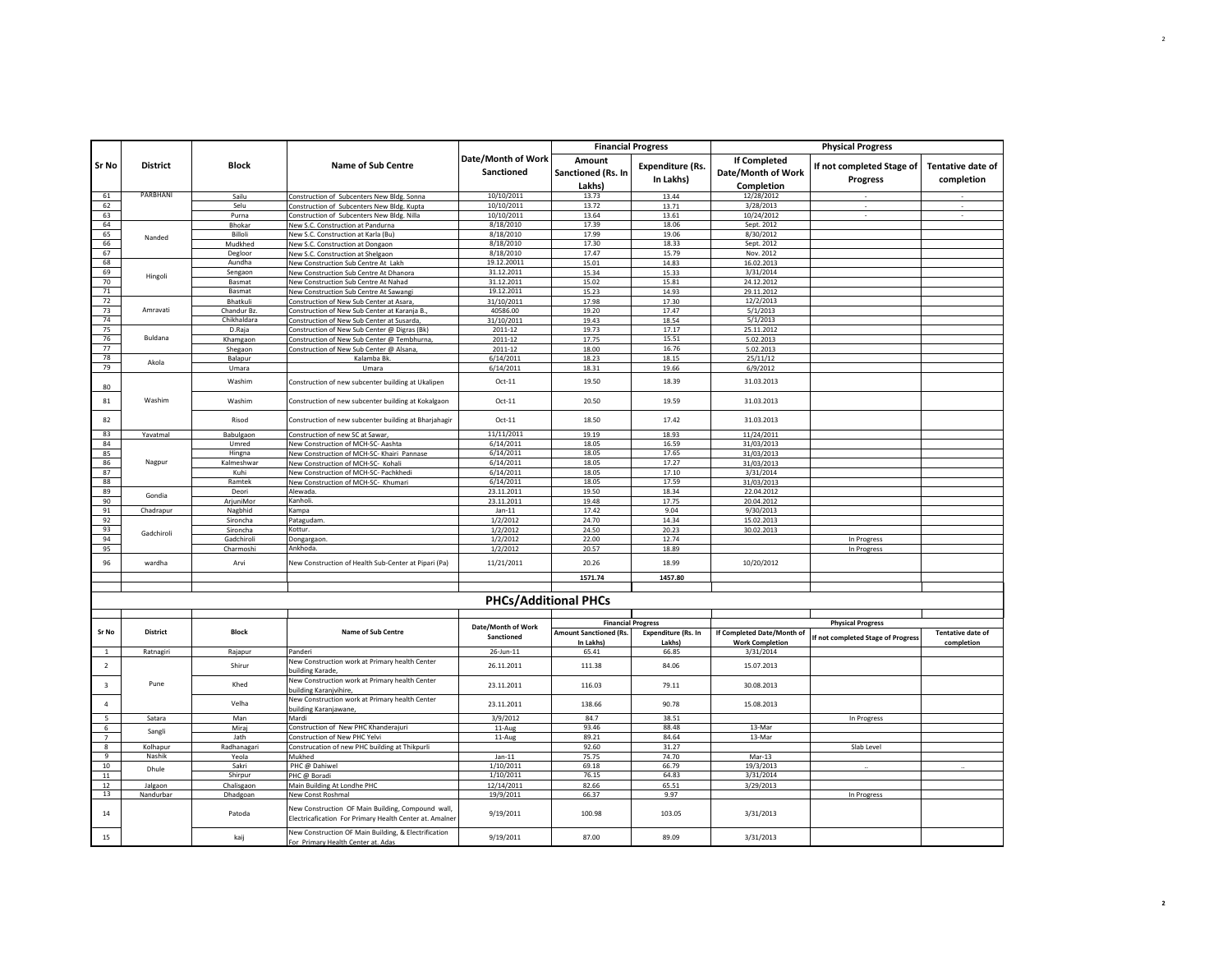|                                           |                 |                     |                                                                                                   |                                           | <b>Financial Progress</b>                  |                                      | <b>Physical Progress</b>                             |                                              |                                        |
|-------------------------------------------|-----------------|---------------------|---------------------------------------------------------------------------------------------------|-------------------------------------------|--------------------------------------------|--------------------------------------|------------------------------------------------------|----------------------------------------------|----------------------------------------|
| Sr No                                     | <b>District</b> | <b>Block</b>        | <b>Name of Sub Centre</b>                                                                         | Date/Month of Work<br>Sanctioned          | Amount<br>Sanctioned (Rs. In<br>Lakhs)     | <b>Expenditure (Rs.</b><br>In Lakhs) | If Completed<br>Date/Month of Work<br>Completion     | If not completed Stage of<br><b>Progress</b> | <b>Tentative date of</b><br>completion |
| 16                                        | Beed            | Dharur              | New Construction OF Main Building & Electrification<br>For Primary Health Center at. Mohakhed     | 9/19/2011                                 | 87.52                                      | 87.27                                | 3/31/2013                                            |                                              |                                        |
| 17                                        |                 | Parli               | New Construction OF Main Building, Electrification For<br>Primary Health Center at. Sirsala       | 9/19/2011                                 | 86.51                                      | 86.42                                | 12/31/2012                                           |                                              |                                        |
| 18                                        |                 | Beed                | New Construction OF Main Building, Electrification For<br>PHC at. Tadsonna (Green Build. Concept) | 9/19/2011                                 | 258.00                                     | 2.79                                 | 3/31/2013                                            |                                              |                                        |
| 19                                        | Osmanabad       | Paranda             | PHC Anala.                                                                                        | $Dec-11$                                  | 140.08                                     | 140.08                               | Mar-13                                               |                                              |                                        |
| 20                                        | Nanded          | Hadgaon             | New Construction of PHC Koli                                                                      | 5/8/2011                                  | 62.76                                      | 78.48                                | Mar-14                                               |                                              |                                        |
| 21                                        | Buldana         | Buldana             | Construction of New P.H.C. @ Chandol                                                              | $Oct-11$                                  | 72.17                                      | 70.12                                | 31/3/2013                                            |                                              |                                        |
| 22                                        |                 | Nandura             | Construction of New P.H.C. @ Shemba                                                               | $Oct-11$                                  | 72.04                                      | 67.44                                | Mar-14                                               |                                              |                                        |
| 23                                        | Gondia          | Arjuni Mor          | Dhabepauni                                                                                        | 19.01.2013<br>2.01.2012                   | 100.00                                     | 67.76                                | 25.07.2013                                           | 90% Work Complete                            |                                        |
| 24                                        | Chandrapur      | Warora              | Madheli<br><b>Total</b>                                                                           |                                           | 77.71<br>2306.33                           | 70.40<br>1708.40                     |                                                      |                                              |                                        |
|                                           |                 |                     |                                                                                                   |                                           |                                            |                                      |                                                      |                                              |                                        |
|                                           |                 |                     |                                                                                                   | <b>CHCs</b>                               |                                            |                                      |                                                      |                                              |                                        |
|                                           |                 |                     |                                                                                                   | Date/Month of Work                        |                                            | <b>Financial Progress</b>            |                                                      | <b>Physical Progress</b>                     |                                        |
| Sr No                                     | District        | Block               | Name of CHC                                                                                       | Sanctioned                                | <b>Amount Sanctioned (Rs.</b><br>In Lakhs) | <b>Expenditure (Rs. In</b><br>Lakhs) | If Completed Date/Month of<br><b>Work Completion</b> | If not completed Stage of Progress           | <b>Tentative date of</b><br>completion |
|                                           |                 |                     |                                                                                                   | Nil                                       | 0.00                                       | 0.00                                 |                                                      |                                              |                                        |
|                                           |                 |                     | Total                                                                                             |                                           |                                            |                                      |                                                      |                                              |                                        |
|                                           |                 |                     |                                                                                                   |                                           |                                            |                                      |                                                      |                                              |                                        |
|                                           |                 |                     |                                                                                                   | <b>SDHs/Area Hospital</b>                 |                                            |                                      |                                                      |                                              |                                        |
|                                           |                 |                     |                                                                                                   | Date/Month of Work                        |                                            | <b>Financial Progress</b>            |                                                      | <b>Physical Progress</b>                     |                                        |
| Sr No                                     | <b>District</b> | <b>Block</b>        | Name of SDH                                                                                       | Sanctioned<br>Nil                         | <b>Amount Sanctioned (Rs.</b><br>In Lakhs) | Expenditure (Rs. In<br>Lakhs)        | If Completed Date/Month of<br><b>Work Completion</b> | If not completed Stage of Progress           | <b>Tentative date of</b><br>completion |
|                                           |                 |                     | Total                                                                                             |                                           | 0.00                                       | 0.00                                 |                                                      |                                              |                                        |
|                                           |                 |                     |                                                                                                   |                                           |                                            |                                      |                                                      |                                              |                                        |
|                                           |                 |                     |                                                                                                   | <b>District Hospitals</b>                 |                                            |                                      |                                                      |                                              |                                        |
|                                           |                 |                     |                                                                                                   | Date/Month of Work                        |                                            | <b>Financial Progress</b>            |                                                      | <b>Physical Progress</b>                     |                                        |
| Sr No                                     | <b>District</b> | <b>Block</b>        | Name of DH                                                                                        | Sanctioned                                | <b>Amount Sanctioned (Rs.</b><br>In Lakhs) | Expenditure (Rs. In<br>Lakhs)        | If Completed Date/Month of<br><b>Work Completion</b> | If not completed Stage of Progress           | Tentative date of<br>completion        |
|                                           |                 |                     |                                                                                                   | Nil                                       |                                            |                                      |                                                      |                                              |                                        |
|                                           |                 |                     | Total                                                                                             |                                           | 0.00                                       | 0.00                                 |                                                      |                                              |                                        |
|                                           |                 |                     |                                                                                                   |                                           |                                            |                                      |                                                      |                                              |                                        |
|                                           |                 |                     |                                                                                                   | List of Renovation/Upgradation under NRHM |                                            |                                      |                                                      |                                              |                                        |
|                                           |                 |                     |                                                                                                   | <b>Sub Centre</b>                         |                                            |                                      |                                                      |                                              |                                        |
|                                           |                 |                     |                                                                                                   |                                           |                                            | <b>Financial Progress</b>            |                                                      | <b>Physical Progress</b>                     |                                        |
| Sr No                                     | <b>District</b> | <b>Block</b>        | <b>Name of Sub Centre</b>                                                                         | Date/Month of Work<br>Sanctioned          | <b>Amount Sanctioned (Rs.</b><br>In Lakhs) | <b>Expenditure (Rs. In</b><br>Lakhs) | If Completed Date/Month of<br><b>Work Completion</b> | If not completed Stage of Progress           | Tentative date of<br>completion        |
| $\mathbf{1}$                              |                 | Wada                | Addition & alteration to delivery room at SC Ujani                                                | 11.10.2011                                | 3.27                                       | 3.25                                 | 31.03.2012                                           |                                              |                                        |
| $\overline{2}$                            |                 | Shahapur            | Addition & alteration to delivery room at SC Aawale                                               | 11.10.2011                                | 3.25                                       | 3.22                                 | 31.03.2012                                           |                                              |                                        |
| $\overline{\mathbf{3}}$                   | Thane           | Bhiwandi            | Addition & alteration to delivery room at SC Khambale                                             | 10.11.2011                                | 3.61                                       | 3.51                                 | 31.03.2012                                           |                                              |                                        |
| $\overline{4}$                            |                 | Shahapur            | Addition & alteration to delivery room at SC Kinhavali                                            | 11.10.2011                                | 3.71                                       | 3.61                                 | 30.01.2012                                           |                                              |                                        |
| $\overline{\phantom{a}}$                  |                 | Dahanu              | Addition & alteration to delivery room at SC Bordi 4                                              | 10.11.2011                                | 3.76                                       | 3.68                                 | 31.03.2012                                           |                                              |                                        |
| 6                                         | Raigad          | Shrivardhan         | Dandguri                                                                                          | 6.12.2010                                 | 1.99                                       | 1.99                                 | 16.11.2011                                           |                                              |                                        |
| $\overline{7}$<br>$\overline{\mathbf{8}}$ |                 | Vaibhawadi          | Repairs to Nadhawade Sc                                                                           | 8/23/2011<br>8/23/2011                    | 4.98<br>4.92                               | 5.03<br>4.92                         | 3/13/2012<br>3/15/2012                               |                                              |                                        |
| 9                                         |                 | Deogad<br>Kankawali | Repairs to Vijaydurg Sc<br>Repairs to Bordave Sc                                                  | 8/23/2011                                 | 4.94                                       | 4.94                                 | 3/15/2012                                            |                                              |                                        |
| 10                                        |                 | Malwan              | Repairs to Ramgad Sc                                                                              | 8/23/2011                                 | 4.85                                       | 4.80                                 | 3/15/2012                                            |                                              |                                        |
| 11                                        |                 | Malwan              | Repairs to Sarambal Sc                                                                            | 8/23/2011                                 | 4.98                                       | 4.97                                 | 3/15/2012                                            |                                              |                                        |
| 12                                        |                 | Sawantawadi         | Repairs to Chowkul Sc                                                                             | 8/23/2011                                 | 4.99                                       | 4.96                                 | 4/9/2012                                             |                                              |                                        |
| 14                                        |                 | Vengurla            | Repairs to Vajrat Sc                                                                              | 8/23/2011                                 | 4.97                                       | 4.97                                 | 4/12/2012                                            |                                              |                                        |
| 15                                        |                 | Dodamarg            | Repairs to Kudase Sc                                                                              | 8/23/2011                                 | 4.98                                       | 4.97                                 | 2/3/2012                                             |                                              |                                        |
| 16                                        | Sindhudurg      | Dodamarg            | Repairs to Kalane Sc                                                                              | 8/23/2011                                 | 4.89                                       | 4.90                                 | 2/3/2012                                             |                                              |                                        |
| 17<br>18                                  |                 | Deogad<br>Malwan    | Repairs to Naringre Sc<br>Repairs to Shrawan Sc                                                   | 12/28/2012<br>12/29/2012                  | 4.97<br>4.97                               | 4.99<br>4.96                         | 4/2/2012                                             |                                              |                                        |
| 19                                        |                 | Deogad              | Repairs to Dabhol Sc                                                                              | 12/29/2012                                | 4.96                                       | 6.12                                 | 4/7/2012<br>9/4/2012                                 |                                              |                                        |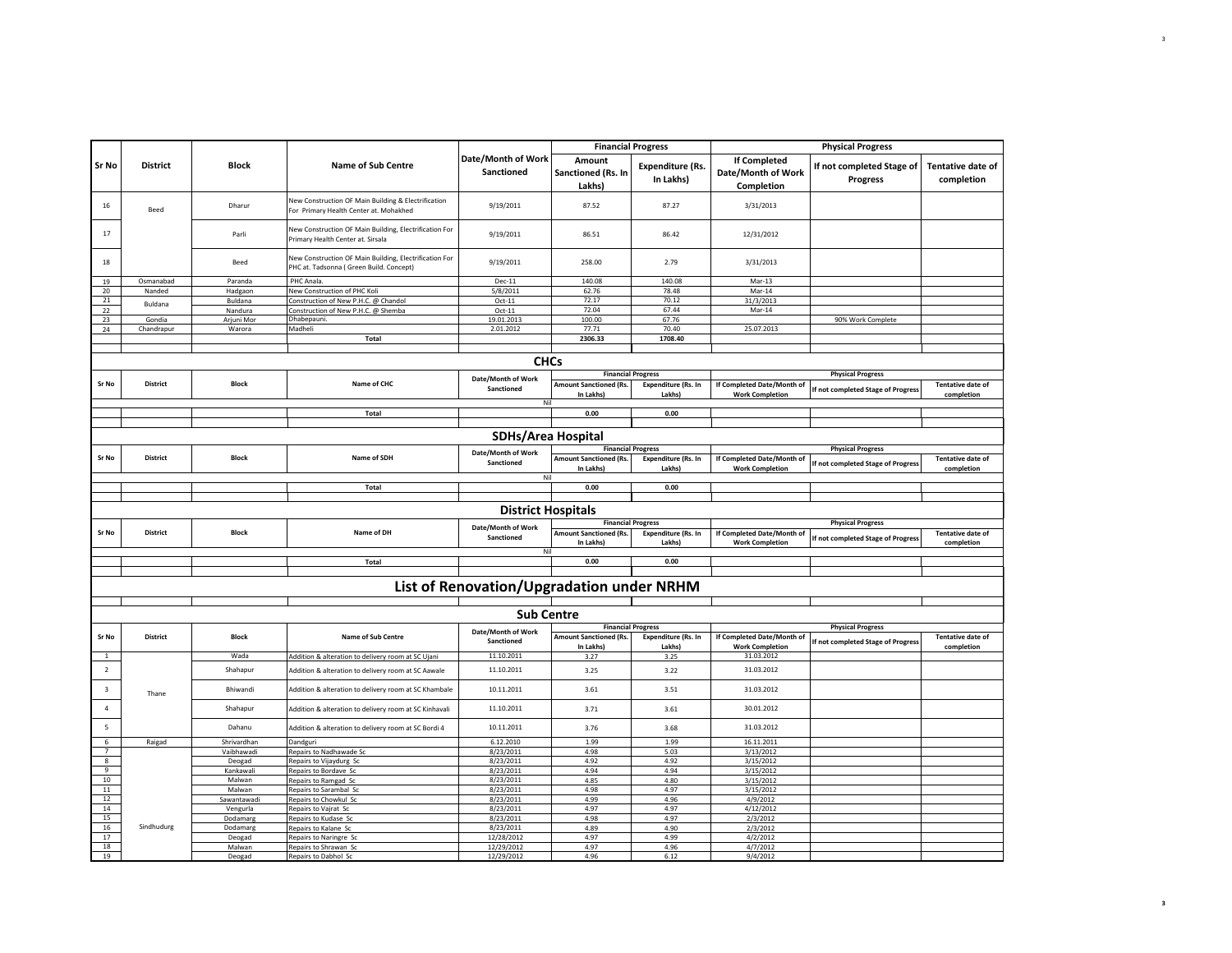|                 |                 |                                |                                                                                |                          | <b>Financial Progress</b> |                         |                                | <b>Physical Progress</b>  |                          |
|-----------------|-----------------|--------------------------------|--------------------------------------------------------------------------------|--------------------------|---------------------------|-------------------------|--------------------------------|---------------------------|--------------------------|
|                 |                 |                                |                                                                                | Date/Month of Work       | Amount                    |                         | <b>If Completed</b>            |                           |                          |
| Sr No           | <b>District</b> | <b>Block</b>                   | <b>Name of Sub Centre</b>                                                      | Sanctioned               | Sanctioned (Rs. In        | <b>Expenditure (Rs.</b> | Date/Month of Work             | If not completed Stage of | <b>Tentative date of</b> |
|                 |                 |                                |                                                                                |                          |                           | In Lakhs)               |                                | <b>Progress</b>           | completion               |
| 20              |                 |                                | Repairs to Undil Sc                                                            | 12/29/2012               | Lakhs)<br>4.93            | 5.23                    | <b>Completion</b><br>3/13/2012 |                           |                          |
| 21              |                 | Deogad<br>Deogad               | Repairs to Munge Sc                                                            | 12/29/2012               | 4.96                      | 4.85                    | 4/4/2012                       |                           |                          |
| 22              |                 | Malwan                         | Repairs to Tondawali Sc                                                        | 12/29/2012               | 4.96                      | 5.03                    | 4/11/2012                      |                           |                          |
| 23              |                 | Dodamarg                       | Repairs to Mangeli Sc                                                          | 12/29/2012               | 4.96                      | 5.01                    | 4/2/2012                       |                           |                          |
| 24              |                 | Vengurla                       | Repairs to Hodawada Sc                                                         | 12/29/2012               | 4.95                      | 4.98                    | 4/14/2012                      |                           |                          |
| 26              |                 | Dapoli                         | Sukondi                                                                        | 26-Jun-11                | 1.01                      | 1.02                    | Dec-11                         |                           |                          |
| 27<br>28        | Ratnagiri       | Rajapur                        | Doniwade                                                                       | 26-Jun-11                | 1.00                      | 1.00                    | Dec-11                         |                           |                          |
| 29              |                 | lanja<br>Chiplun               | Vervali<br>Omli                                                                | 26-Jun-11<br>26-Jun-11   | 1.00<br>1.02              | 1.00<br>1.02            | Dec-11<br>Dec-11               |                           |                          |
| 30              |                 | Dapoli                         | Verweli                                                                        | 26-Jun-11                | 3.31                      | 3.39                    | Dec-11                         |                           |                          |
| $31\,$          |                 | Bhor                           | Repair work of SC Kikwi                                                        | 21.09.2010               | 2.83                      | 1.24                    | 13.10.2011                     |                           |                          |
| 32              |                 | Maval                          | Repair work of SC Takawe                                                       | 11.09.2010               | 6.15                      | 2.93                    | 21.03.2012                     |                           |                          |
| 33              |                 | Junnar                         | Dumberwadi (Sc Upgradation)                                                    | 21.10.2011               | 1.88                      | 1.88                    | Mar-12                         |                           |                          |
| 34              |                 | Ambegaon                       | Ahupe (Sc Upgradation)                                                         | 21.10.2011               | 4.80                      | 4.80                    | Mar-12                         |                           |                          |
| 35<br>36        |                 | Baramati<br>Daund              | Electification work at SC Bhandgaon<br>Electification work at SC Deulgaon Gada | 10.02.2011<br>21.10.2008 | 0.49<br>0.49              | 0.49<br>0.49            | 03.03.2012<br>30.01.2012       |                           |                          |
| 37              |                 | Baramati                       | Electification work at subcenter Murum                                         | 01.01.2009               | 12.87                     | 0.45                    | 30.03.2012                     |                           |                          |
| 38              |                 | Ambegaon                       | Electrical work at SC Building at Avsari Bk.                                   | 15.02.2011               | 0.59                      | 0.59                    | 22.03.2012                     |                           |                          |
| $\overline{39}$ |                 | Mulshi                         | Electrical work at Subcenter Nere                                              | 16.11.2010               | 0.79                      | 0.79                    | 22.03.2012                     |                           |                          |
| 40              | Pune            | Haveli                         | Electrical work at SC Alani Mhatobachi                                         | 08.02.2011               | 0.79                      | 0.79                    | 30.03.2012                     |                           |                          |
| 41              |                 | Purandar                       | Electrical work at Subcenter Kothale                                           | 28.02.2011               | 0.53                      | 0.53                    | 29.03.2012                     |                           |                          |
| 42              |                 | Khed                           | Electrical work at Subcenter Supe                                              | 18.02.2011               | 0.58                      | 0.58                    | 30.03.2012                     |                           |                          |
| 43<br>44        |                 | Shirur<br><b>Baramati</b>      | Electrical work at Subcenter Fakate                                            | 29.11.2008               | 0.49<br>0.39              | 0.49<br>0.39            | 30.03.2012                     |                           |                          |
| 45              |                 | Shirur                         | Electrical work at Subcenter kololi<br>Electrical Work at SC Ganegaon Dumala   | 03.07.2009<br>17.01.2011 | 0.53                      | 0.53                    | 30.03.2012<br>30.03.2012       |                           |                          |
| 46              |                 | Bhor                           | Electrical Work at Subcenter Velvand                                           | 05.01.2011               | 0.53                      | 0.53                    | 31.03.2012                     |                           |                          |
| 47              |                 | Purandar                       | Electrical Work at Subcenter Mandki                                            | 09.02.2011               | 0.53                      | 0.53                    | 30.03.2012                     |                           |                          |
| 48              |                 | Junnar                         | Dumberwadi Tal-Junnar (Sc Upgradation)                                         | 21.10.2011               | 1.88                      | 1.88                    | Mar-12                         |                           |                          |
| 49              |                 | Ambegaon                       | Ahupe (Sc Upgradation)                                                         | 21.10.2011               | 4.80                      | 4.80                    | Mar-12                         |                           |                          |
| 50              |                 | Wai                            | S.R. to Sub Center at Velang                                                   | 12/26/2011               | 2.23                      | 1.94                    | 3/21/2012                      |                           |                          |
| 51              |                 | Wai                            | S.R. to Sub Center at Borgaon                                                  | 12/26/2011               | 2.52                      | 2.32                    | 3/29/2012                      |                           |                          |
| 52<br>53        |                 | Wai<br>Jawal                   | S.R. to Sub Center at Madhar dev<br>S.R. to Sub Center at Nizare               | 11/30/2011<br>11/30/2011 | 1.45<br>1.68              | 1.34<br>1.59            | 3/20/2012<br>12/8/2012         |                           |                          |
| 54              |                 | Satara                         | S.R. to Sub Center at Kondave                                                  | 11/30/2011               | 1.87                      | 1.76                    | 2/6/2012                       |                           |                          |
| 55              | Satara          | Satara                         | S.R. to Sub Center at Atit                                                     | 11/30/2011               | 1.92                      | 1.81                    | 3/28/2012                      |                           |                          |
| 56              |                 | Khatav                         | S.R. to Sub Center at Yeralwadi                                                | 11/30/2011               | 1.84                      | 1.53                    | 2/10/2012                      |                           |                          |
| 57              |                 | Mahabaleshwar                  | S.R. to Sub Center at Ghogave                                                  | 11/30/2011               | 1.41                      | 1.22                    | 2/15/2012                      |                           |                          |
| 58              |                 | Mahabaleshwar                  | S.R. to Sub Center at Ahir                                                     | 12/26/2011               | 1.94                      | 1.57                    | 3/25/2012                      |                           |                          |
| 59<br>60        |                 | Mahabaleshwar<br>Mahabaleshwar | S.R. to Sub Center at Akalpe<br>S.R. to Sub Center at Vagavale                 | 12/26/2011<br>12/26/2011 | 1.92<br>1.94              | 1.83<br>1.81            | 3/18/2012<br>3/18/2012         |                           |                          |
| 61              |                 | Patan                          | Electric Connection & Meter At SC Mahind                                       | 12/26/2011               | 0.75                      | 0.47                    | 3/18/2012                      |                           |                          |
| 62              |                 | Mangalwedha                    | S.R to SC Mudhvi                                                               | 06.09.2011               | 1.86                      | 1.86                    | 17.03.12                       |                           |                          |
| 63              | Solapur         | Mohol                          | S.R to SC Wadwal                                                               | 06.09.2011               | 1.39                      | 1.39                    | 16.03.12                       |                           |                          |
| 64              |                 | Sangola                        | S.R to SC Alagaon                                                              | 06.09.2011               | 1.93                      | 1.93                    | 13.03.12                       |                           |                          |
| 65              |                 | Atpadi                         | Renovation of Sub Center at Hivatad                                            | $Dec-11$                 | 1.01                      | 0.88                    | 12-Feb                         |                           |                          |
| 66              |                 | Mirai                          | Repair of Sub Center at Samdoli                                                | Dec-11                   | 1.36                      | 1.00                    | 12-Feb                         |                           |                          |
| 67<br>68        | Sangli          | Miraj<br>K Mahankal            | Renovation of Sub Center at Tung<br>Repair of Sub Center at Tisangi            | Dec-11                   | 1.24<br>1.20              | 0.66<br>1.13            | 12-Feb                         |                           |                          |
| 69              |                 | Atpadi                         | Renovation of Sub Center at Gomewadi                                           | $Dec-11$<br>$Dec-11$     | 0.91                      | 0.85                    | 12-Jan<br>12-Jan               |                           |                          |
| 70              |                 | K Mahankal                     | Renovation of SC at Dhalewadi                                                  | Dec-11                   | 1.72                      | 1.51                    | 12-Jan                         |                           |                          |
| 71              |                 | Gadhinglaj                     | Special repair work to sub center building Khandal                             | 12/16/2011               | 1.20                      | 1.20                    | 15-2-2012                      |                           |                          |
| $72\,$          |                 | Gadhinglaj                     | Special repair work to sub center building Batakangale                         | 12/16/2011               | 2.13                      | 2.15                    | 16-1-2012                      |                           |                          |
| 73              |                 | Karveer                        | Special repair work to SC building Nigave Khalasa                              | 10/10/2011               | 5.48                      | 5.86                    | $7 - 3 - 2012$                 |                           |                          |
| 74              |                 | Karveer                        | Special repair work to SC building Sadoli Khalasa                              | 1/3/2012                 | 3.61                      | 3.64                    | 13-3-2012                      |                           |                          |
| 75              | Kolhapur        | Bhudargad                      | Special repair work to sub center building Donavade                            | 10/25/2011               | 4.96                      | 4.97                    | 16-3-2012                      |                           |                          |
| 76              |                 | Panhala                        | Special repair work to SC building Pohale tarfe Aalate                         | 11/1/2011                | 2.69                      | 2.38                    | 30-1-2013                      |                           |                          |
| 77              |                 | Hatkangale                     | Special repair work to sub center building Wathar                              | 11/11/2011               | 3.09                      | 3.17                    | 4-3-2012                       |                           |                          |
| 78              |                 | Kagal                          | Special repair work to sub center building Yamage                              | 10/25/2011               | 5.31                      | 5.33                    | 12-3-2013                      |                           |                          |
| 79              |                 | Yeola                          | SC Jalgaon Neur                                                                | 11-Sep                   | 7.31                      | 6.56                    | $Dec-11$                       |                           |                          |
| 80              |                 | Dindori                        | <b>SC Chinchkhed</b>                                                           | 11-Sep                   | 8.71                      | 7.36                    | Dec-11                         |                           |                          |
| 81              |                 | Niphad                         | SC Lonwadi                                                                     | 11-Sep                   | 6.72                      | 6.53                    | Dec-11                         |                           |                          |
| 82<br>83        |                 | Niphad<br>Malegaon             | <b>SC Nadurdi</b><br>SC Wadel                                                  | 11-Sep                   | 6.19<br>1.96              | 6.08<br>1.92            | Dec-11<br>11-Sep               |                           |                          |
|                 |                 |                                |                                                                                | $May-11$                 |                           |                         |                                |                           |                          |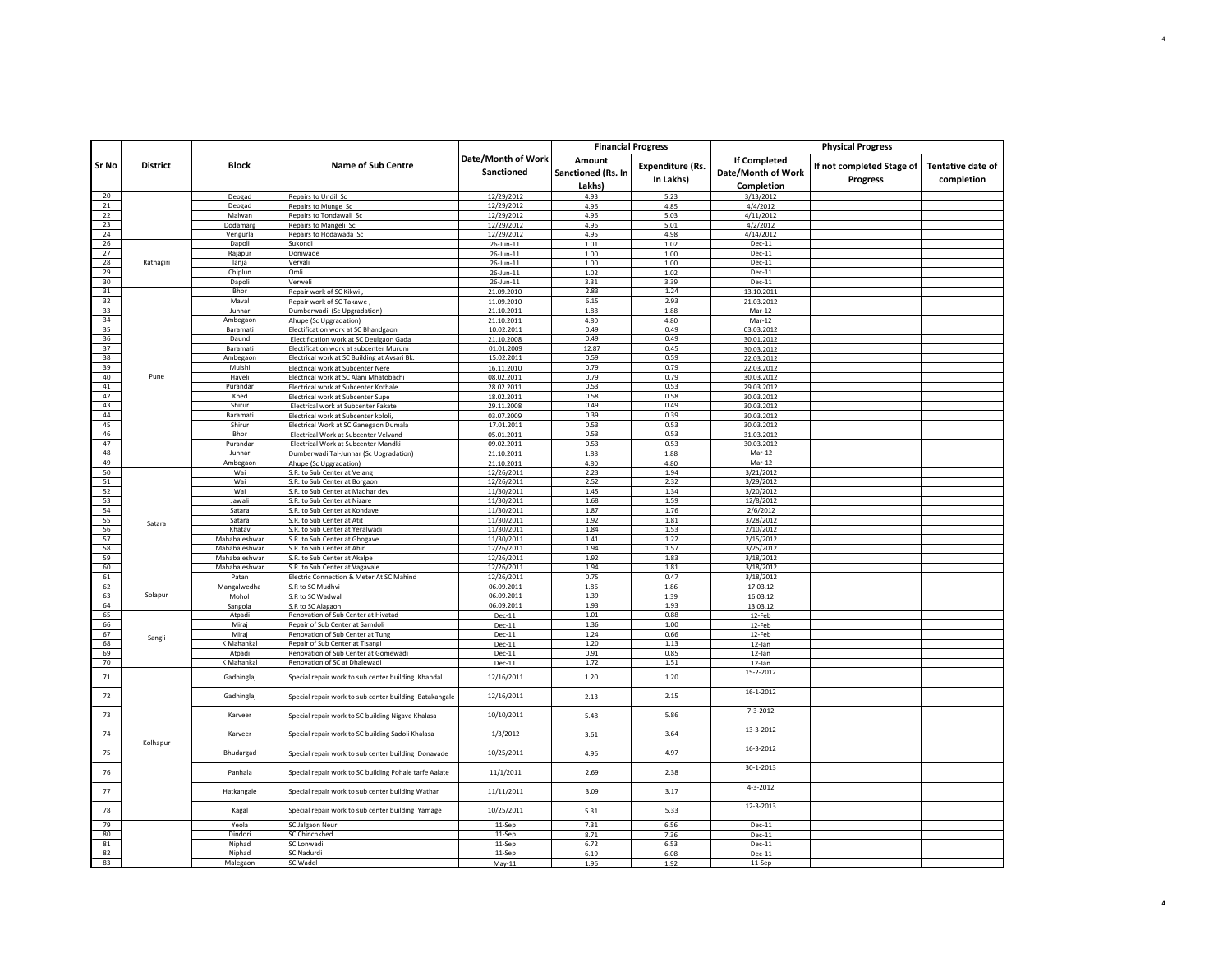|            |                 |                   |                                                                                                |                                  | <b>Financial Progress</b>              |                                      | <b>Physical Progress</b>                                |                                              |                                        |  |
|------------|-----------------|-------------------|------------------------------------------------------------------------------------------------|----------------------------------|----------------------------------------|--------------------------------------|---------------------------------------------------------|----------------------------------------------|----------------------------------------|--|
| Sr No      | <b>District</b> | <b>Block</b>      | <b>Name of Sub Centre</b>                                                                      | Date/Month of Work<br>Sanctioned | Amount<br>Sanctioned (Rs. In<br>Lakhs) | <b>Expenditure (Rs.</b><br>In Lakhs) | <b>If Completed</b><br>Date/Month of Work<br>Completion | If not completed Stage of<br><b>Progress</b> | <b>Tentative date of</b><br>completion |  |
| 84         |                 | Malegaon          | SC Chandanpuri                                                                                 | $May-11$                         | 1.96                                   | 1.83                                 | 11-Sep                                                  |                                              |                                        |  |
| 85         |                 | Niphad            | SC Pimpalgaon 1                                                                                | $May-11$                         | 1.98                                   | 1.97                                 | 11-Sep                                                  |                                              |                                        |  |
| 86         |                 | Sinner            | SC Sonambe                                                                                     | $May-11$                         | 1.99                                   | 1.99                                 | 11-Sep                                                  |                                              |                                        |  |
| 87         |                 | Baglan            | SC Haranbari Electrification                                                                   | 23.11.2011                       | 1.23                                   | 1.23                                 | $Mar-12$                                                |                                              |                                        |  |
| 88         | Nashik          | Sinner            | <b>C Vavi Electrification</b>                                                                  | 23.11.2011                       | 1.24                                   | 1.21                                 | 12-Mar                                                  |                                              |                                        |  |
| 89         |                 | Yeola             | <b>SC Andarsul Electrification</b>                                                             | 23.11.2011                       | 1.23                                   | 1.23                                 | 12-Mar                                                  |                                              |                                        |  |
| 90         |                 | Chandwad          | <b>SC Hatti Electrification</b>                                                                | 23.11.2011                       | 1.24                                   | 1.23                                 | 12-Mar                                                  |                                              |                                        |  |
| 91<br>92   |                 | Igatpuri          | SC Murmbai Electrification                                                                     | 23.11.2011                       | 1.24                                   | 1.20                                 | 12-Mar<br>12-Mar                                        |                                              |                                        |  |
| 93         |                 | Igatpuri<br>Deola | SC Gonde Dumal Electrification<br>SC Wajgaon                                                   | 23.11.2011                       | 1.24<br>4.98                           | 1.20<br>3.94                         | 11-Sep                                                  |                                              |                                        |  |
| 94         |                 | Sinner            | SC Mirgaon                                                                                     | May-11<br>May-11                 | 1.98                                   | 1.98                                 | 11-Sep                                                  |                                              |                                        |  |
| 95         |                 | Dindori           | SC Jambutke                                                                                    | May-11                           | 1.99                                   | 1.85                                 | 11-Sep                                                  |                                              |                                        |  |
| 96         |                 | Baglan            | <b>SC Pimpalkothe</b>                                                                          | May-11                           | 1.86                                   | 1.97                                 | 11-Sep                                                  |                                              |                                        |  |
| 97         |                 | Nandgaon          | SC Khadgaon                                                                                    | $May-11$                         | 4.97                                   | 4.89                                 | 11-Sep                                                  |                                              |                                        |  |
| 98         |                 | Pathardi          | Reapairs to SC at Kasarpimpalgaon                                                              | 14.06.11                         | 1.59                                   | 1.34                                 | 22.03.13                                                |                                              |                                        |  |
| 99         |                 | Rahata            | Reapairs to SC at Rajuri Tal Rahata                                                            | 14.06.11                         | 1.99                                   | 1.85                                 | 30.08.12                                                |                                              |                                        |  |
| 100        | Ahmednagar      | Rahata            | Water Supply to SC at Changadevnagar Tal Rahata                                                | 14.06.11                         | 0.73                                   | 0.23                                 | 13.09.12                                                |                                              |                                        |  |
| 101        |                 | Sakri             | SC @ Behed                                                                                     | 24/11/2011                       | 1.82                                   | 1.79                                 | 28/3/2012                                               |                                              |                                        |  |
| 102        | Dhule           | Sakri             | SC@Tembha                                                                                      | 24/11/2011                       | 1.98                                   | 1.95                                 | 10/3/2013                                               |                                              |                                        |  |
| 103        |                 | Jalgaon           | Chicholi SC repair                                                                             | 12/12/2011                       | 1.99                                   | 1.99                                 | 3/22/2012                                               |                                              |                                        |  |
| 104        |                 | Amalner           | Bharavas SC repair                                                                             | 8/16/2012                        | 2.78                                   | 2.78                                 | 12/21/2012                                              |                                              |                                        |  |
| 105        | Jalgaon         | Raver             | Dhamodi SC repair                                                                              | 12/14/2011                       | 2.23                                   | 1.90                                 | 2/29/2012                                               |                                              |                                        |  |
| 106        |                 | Yawal             | Morhala SC repair                                                                              | 12/14/2011                       | 1.98                                   | 1.69                                 | 6/12/2012                                               |                                              |                                        |  |
| 107        |                 | Phulambri         | Repairs of Main Bldg. at Wavna                                                                 | 09.03.2012                       | 1.98                                   | 1.98                                 | 8/31/2012                                               |                                              |                                        |  |
| 108        |                 | Pithan            | Repairs of Main Bldg. at Porgaon                                                               | 09.03.2012                       | 1.99                                   | 1.99                                 | 8/31/2012                                               |                                              |                                        |  |
| 109        | Aurangabad      | Sillod            | Repairs of Main Bldg. at Hanumanthkeda                                                         | 09.03.2012                       | 1.99                                   | 1.99                                 | 8/31/2012                                               |                                              |                                        |  |
| 110        |                 | Vaijapur          | Repairs of Main Building at Lasurgaon                                                          | 09.03.2012                       | 1.25                                   | 2.30                                 | 8/31/2012                                               |                                              |                                        |  |
| 111        |                 | Vaijapur          | Repairs of Main Building at Dhondalgaon                                                        | 09.03.2012                       | 1.86                                   | 1.25                                 | 8/31/2012                                               |                                              |                                        |  |
| 112        | Latur           | Renapur           | Repair of Subcentre @ Talani                                                                   | 17.01.2011                       | 1.23                                   | 1.21                                 | 31.03.2011                                              |                                              |                                        |  |
| 113        |                 | Ghansawangi       | SC Pimparkhed Main Build. Repair & New Compound<br>wall Consrtuction                           | 2/23/2011                        | 5.40                                   | 3.87                                 | 11/9/2011                                               |                                              |                                        |  |
| 114        |                 | Jafrabad          | Reparing Estimate of SC Janephal Phc Mahora                                                    | 2/23/2011                        | 1.59                                   | 1.41                                 | 3/31/2012                                               |                                              |                                        |  |
| 115        |                 | Jafrabad          | SC Adha Phc Warud                                                                              | 2/23/2011                        | 1.57                                   | 1.54                                 | 11/9/2011                                               |                                              |                                        |  |
| 116        |                 | Partur            | Construction of Wall Compound at SC Amba Phc Watur                                             | 2/23/2011                        | 3.18                                   | 1.42                                 | 11/9/2011                                               |                                              |                                        |  |
| 117        |                 | Ghansawangi       | New Construction of Wall Compound at SC Rajegaon<br>PHC Ku Pimpalgaon                          | 2/23/2011                        | 5.09                                   | 2.80                                 | 11/9/2011                                               |                                              |                                        |  |
| 118        |                 | Partur            | SC Amba Phc Watur                                                                              | 2/23/2011                        | 1.76                                   | 1.58                                 | 11/9/2011                                               |                                              |                                        |  |
| 119        | Jalna           | Ambad             | Reapring Estimate of Main Building & New<br>Construction of Wall Compound at SC Tadhadgaon PHC | 2/23/2011                        | 5.18                                   | 2.37                                 | 2/29/2012                                               |                                              |                                        |  |
| 120        |                 | Bhokardan         | Wadigodri                                                                                      |                                  | 1.65                                   | 1.63                                 |                                                         |                                              |                                        |  |
| 121        |                 | Jalna             | SC Koltepimpalgaon Repairing work                                                              | 12/26/2011                       | 1.98                                   | 1.92                                 | 3/31/2012                                               |                                              |                                        |  |
| 122        |                 | Badnapur          | SC Pachanwadgaon Reparing Work<br>SC Bajarwahegaon Reparing Work                               | 12/26/2011<br>12/26/2011         | 1.54                                   | 1.54                                 | 3/31/2012<br>3/31/2012                                  |                                              |                                        |  |
|            |                 |                   | SC Waghrul Reparing work And New compound Wall                                                 |                                  |                                        |                                      |                                                         |                                              |                                        |  |
| 123<br>124 |                 | Jalna<br>Jalna    | construction                                                                                   | 12/26/2011<br>12/26/2011         | 3.09<br>1.83                           | 1.68<br>1.66                         | 3/31/2012<br>3/31/2012                                  |                                              |                                        |  |
| 125        |                 | Jalna             | Reparing work of SC Hiswan<br>Reparing work of SC Gondegaon                                    |                                  | 1.84                                   | 1.84                                 |                                                         |                                              |                                        |  |
| 126        |                 | Jalna             | Reparing work of SC Batepuri                                                                   | 12/26/2011<br>12/26/2011         | 1.88                                   | 1.88                                 | 3/31/2012<br>3/31/2012                                  |                                              |                                        |  |
| 127        |                 | Selu              | Repairs to Subcenter at Kundi                                                                  | 12/5/2011                        | 1.99                                   | 1.99                                 | 9/6/2012                                                |                                              |                                        |  |
| 128        |                 | Selu              | Repairs to Subcenter at Ravalgaon                                                              | 12/5/2011                        | 1.99                                   | 1.99                                 | 6/11/2012                                               |                                              |                                        |  |
| 129        |                 | Selu              | Compound Wall & Repairs to Subcenter at Zodgaon                                                | 12/5/2011                        | 1.99                                   | 1.99                                 | 3/25/2012                                               |                                              |                                        |  |
| 130        | Parbhani        | Selu              | Compound Wall & Repairs to Subcenter at Shailwwadi                                             | 12/5/2011                        | 1.99                                   | 1.99                                 | 3/22/2012                                               |                                              |                                        |  |
| 131        |                 | Jintur            | Compound Wall & Repairs to Subcenter at Handi                                                  | 12/5/2011                        | 1.15                                   | 1.08                                 | 3/28/2013                                               |                                              |                                        |  |
| 132        |                 | Jintur            | Compound Wall & Repairs to Subcenter at Bhogaon                                                | 12/5/2011                        | 1.00                                   | 1.00                                 | 9/6/2012                                                |                                              |                                        |  |
| 133        |                 | Naigaon           | M / R to SC Hotala                                                                             | 8/18/2010                        | 2.74                                   | 2.74                                 | Feb.2012                                                |                                              |                                        |  |
| 134        |                 | Naigaon           | M / R to SC Shelgaon(G)                                                                        | 8/18/2010                        | 2.50                                   | 2.51                                 | Feb.2012                                                |                                              |                                        |  |
| 135        |                 | Naigaon           | M / R to SC Nursi                                                                              | 8/18/2010                        | 2.54                                   | 2.54                                 | Feb.2012                                                |                                              |                                        |  |
| 136        |                 | Naigaon           | M / R to SC Kahala                                                                             | 8/18/2010                        | 1.90                                   | 1.90                                 | Jan.2012                                                |                                              |                                        |  |
| 137        |                 | Dharmabad         | M / R to SC Yetala                                                                             | 8/18/2010                        | 1.50                                   | 1.50                                 | Feb.2012                                                |                                              |                                        |  |
| 138        | Nanded          | Dharmabad         | M / R to SC Jarikot                                                                            | 8/18/2010                        | 2.50                                   | 2.51                                 | Feb.2012                                                |                                              |                                        |  |
| 139        |                 | Dharmabad         | M / R to SC Chikana                                                                            | 8/18/2010                        | 2.82                                   | 2.82                                 | Jan.2012                                                |                                              |                                        |  |
| 140        |                 | <b>Billoli</b>    | M / R to SC Badur                                                                              | 8/18/2010                        | 2.50                                   | 2.50                                 | Feb.2012                                                |                                              |                                        |  |
| 141        |                 | Hadgaon           | M / R to SC Malegaon                                                                           | 8/18/2010                        | 2.00                                   | 1.99                                 | May-12                                                  |                                              |                                        |  |
| 142        |                 | Hadgaon           | M / R to SC Patharad                                                                           | 8/18/2010                        | 2.00                                   | 2.06                                 | $Jun-12$                                                |                                              |                                        |  |
| 143        |                 | Hadgaon           | M / R to SC Unchegaon                                                                          | 8/18/2010                        | 2.98                                   | 2.98                                 | Apr-12                                                  |                                              |                                        |  |
| 144        |                 | Hingoli           | Kadti                                                                                          | 23.12.2011                       | 2.49                                   | 2.48                                 | 31.03.201                                               |                                              |                                        |  |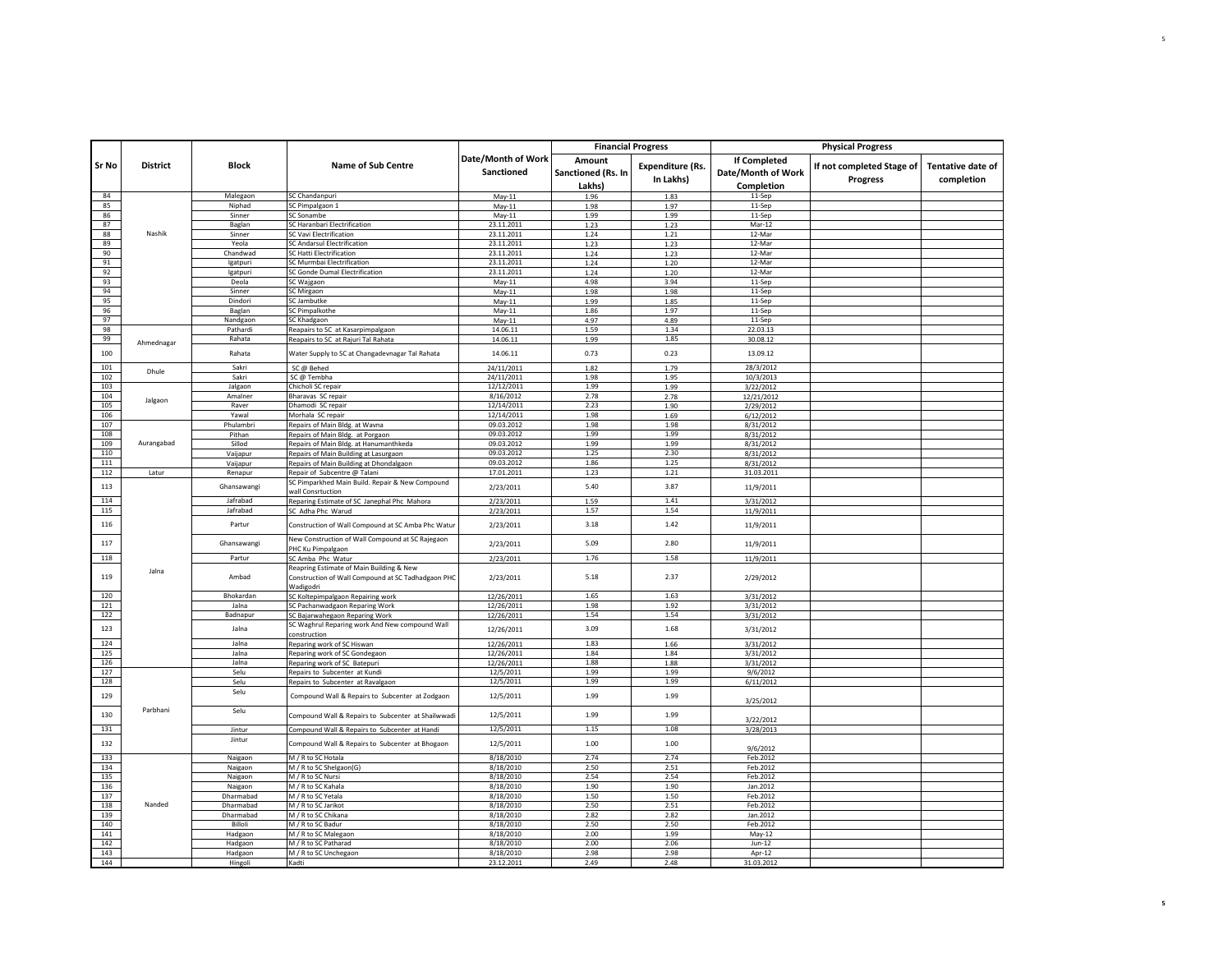|            |                 |                      |                                                                                                     |                                  | <b>Financial Progress</b>    |                                      | <b>Physical Progress</b>                  |                                              |                                        |
|------------|-----------------|----------------------|-----------------------------------------------------------------------------------------------------|----------------------------------|------------------------------|--------------------------------------|-------------------------------------------|----------------------------------------------|----------------------------------------|
| Sr No      | <b>District</b> | <b>Block</b>         | <b>Name of Sub Centre</b>                                                                           | Date/Month of Work<br>Sanctioned | Amount<br>Sanctioned (Rs. In | <b>Expenditure (Rs.</b><br>In Lakhs) | <b>If Completed</b><br>Date/Month of Work | If not completed Stage of<br><b>Progress</b> | <b>Tentative date of</b><br>completion |
|            |                 |                      |                                                                                                     |                                  | Lakhs)                       |                                      | Completion                                |                                              |                                        |
| 145        |                 | Hingoli              | Malselu                                                                                             | 23.12.2011                       | 1.80                         | 1.78                                 | 31.03.2012                                |                                              |                                        |
| 146        |                 | Hingoli              | Malselu MPW Qtr                                                                                     | 23.12.2011                       | 1.55                         | 1.53                                 | 31.03.2012                                |                                              |                                        |
| 147        |                 | Hingoli              | Kanergaon Naka                                                                                      | 23.12.2011                       | 1.73                         | 1.73                                 | 31.03.2012                                |                                              |                                        |
| 148        | Hingoli         | Hingoli              | Aadgaon                                                                                             | 23.12.2011                       | 1.44                         | 1.47                                 | 03.09.2012                                |                                              |                                        |
| 149        |                 | Aundha               | Jadgaon                                                                                             | 23.12.2011                       | 1.58                         | 1.57                                 | 25.09.2012                                |                                              |                                        |
| 150        |                 | Sengaon              | Sakhara                                                                                             | 18.02.2012                       | 4.44                         | 4.05                                 | 28.12.2012                                |                                              |                                        |
| 151        |                 | Sengaon              | Ban                                                                                                 | 18.02.2012                       | 1.10                         | 1.05                                 | 18.05.2012                                |                                              |                                        |
| 152        |                 | Basmat               | Akoli                                                                                               | 23.12.2011                       | 1.96                         | 2.08                                 | 31.03.2012                                |                                              |                                        |
| 153        |                 | Murtizapur           | Umari Arab                                                                                          | 6/14/2011                        | 2.64                         | 2.77                                 | 1/15/2012                                 |                                              |                                        |
| 154        |                 | Murtizapur           | Dahatonda                                                                                           | 6/14/2011                        | 4.06                         | 3.48                                 | 1/15/2012                                 |                                              |                                        |
| 155<br>156 |                 | Akot                 | Aasegaon                                                                                            | 6/14/2011                        | 4.49                         | 3.82                                 | 3/5/2012                                  |                                              |                                        |
| 157        | Akola           | Patur<br>Barshitakli | Pimpalkhuta                                                                                         | 6/14/2011<br>6/14/2011           | 2.50<br>2.67                 | 2.54<br>2.17                         | 3/5/2012                                  |                                              |                                        |
| 158        |                 |                      | Lohagad                                                                                             |                                  |                              |                                      | 3/5/2012                                  |                                              |                                        |
| 159        |                 | Akola<br>Akola       | Dahigaon Gawande<br>Kawalkhed                                                                       | 6/14/2011<br>6/14/2011           | 1.62<br>2.48                 | 1.59<br>1.65                         | 3/5/2012<br>1/15/2012                     |                                              |                                        |
| 160        |                 |                      | Andhura                                                                                             |                                  | 2.73                         | 2.4                                  |                                           |                                              |                                        |
| 161        |                 | Balapur              |                                                                                                     | 6/14/2011                        | 2.15                         | 2.00                                 | 3/5/2012                                  |                                              |                                        |
|            | Washim          | Manora               | Repairs to SC at Bhoyani                                                                            | 2011-12                          | 1.22                         | 1.07                                 | 31.03.2012                                |                                              |                                        |
| 162<br>163 |                 | Mangrulpir           | Repairs to PHC at Tarala                                                                            | 2011-12                          | 1.66                         | 2.15                                 | 31.03.2013                                |                                              |                                        |
|            |                 | Bhandara             | Construction of Deep Burial Pit at SC Amgaon                                                        | 15/02/2012                       |                              |                                      | 30/3/2012                                 |                                              |                                        |
| 164        |                 | Bhandara             | Providing Bore well, pump , pipeline and construction<br>of compound wall ,D.B.P. at SC Manegaon    | 15/02/2012                       | 4.99                         | 5.38                                 | 15/2/2012                                 |                                              |                                        |
| 165        |                 | Bhandara             | Construction of Compound wall , Inernal Road and<br>D.B.P. at SC Garada                             | 09/02/2012                       | 3.07                         | 3.37                                 | 30/3/2012                                 |                                              |                                        |
| 166        |                 | Bhandara             | Construction of Compound wall and D.B.P. at SC<br>Kharabi Under PHC Shahapur                        | 16/02/2012                       | 1.35                         | 1.28                                 | 30/3/2012                                 |                                              |                                        |
| 167        |                 | Bhandara             | Providing Special Repair to Building at SC Matora                                                   | 15/02/2012                       | 2.55                         | 2.82                                 | 30/3/2012                                 |                                              |                                        |
| 168        | Bhandara        | Bhandara             | Construction of Compound wall Internal Road,<br>D.B.P.and Providing Repairs to Building at SC Silli | 22/02/2012                       | 4.94                         | 5.34                                 | 30/3/2012                                 |                                              |                                        |
| 169        |                 | Mohadi               | Providing Borewell and Repairs to Building at SC<br>Mohgaon                                         | 15/02/2012                       | 2.86                         | 2.92                                 | 30/3/2012                                 |                                              |                                        |
| 170        |                 | Mohadi               | Construction of Compound wall , D.B.P.and Providing<br>Repairs to Building at SC Palora             | 15/02/2012                       | 2.14                         | 2.12                                 | 30/3/2012                                 |                                              |                                        |
| 171        |                 | Mohadi               | Repairs to SC Building Mundhari                                                                     | 15/02/2012                       | 3.46                         | 3.47                                 | 30/3/2012                                 |                                              |                                        |
| 172        |                 | Mohadi               | Repairs to SC Building Bapera                                                                       | 15/02/2012                       | 3.49                         | 3.83                                 | 28/3/2012                                 |                                              |                                        |
| 173        |                 | Lakhandur            | Repairs to SC Building Tai                                                                          | 15/02/2012                       | 2.83                         | 2.70                                 | 30/3/2012                                 |                                              |                                        |
| 174        |                 | Lakhandur            | Repairs to SC Building Mandhal                                                                      | 15/02/2012                       | 4.99                         | 4.81                                 | 15/4/2012                                 |                                              |                                        |
| 175        |                 | Lakhandur            | Repairs to SC Building Moharna                                                                      | 22/02/2012                       | 3.08                         | 3.33                                 | 15/4/2012                                 |                                              |                                        |
| 176        |                 | Lakhani              | Repairs to SC Building Soni                                                                         | 22/02/2012                       | 3.27                         | 2.71                                 | 31/3/2012                                 |                                              |                                        |
| 177        |                 | Lakhani              | Repairs to SC Building Lakhori                                                                      | 15/02/2012                       | 3.60                         | 3.99                                 | 28/3/2012                                 |                                              |                                        |
| 178<br>179 |                 | Lakhani              | Repairs to SC Building Gurada                                                                       | 15/02/2012                       | 2.67<br>4.48                 | 2.97<br>0.78                         | 28/3/2012                                 |                                              |                                        |
|            |                 | Pouni                | Repairs to SC Building Kosara                                                                       | 15/02/2012                       |                              |                                      | 20/2/2012                                 |                                              |                                        |
| 180<br>181 |                 | Pouni                | Repairs to SC Building Kodurli                                                                      | 15/02/2012                       | 4.01<br>3.08                 | 3.90<br>3.29                         | 31/3/2012                                 |                                              |                                        |
| 182        |                 | Pouni<br>Pouni       | Repairs to SC Building Tirri<br>Repairs to SC Building Bramhi                                       | 15/02/2012<br>15/02/2012         | 3.15                         | 3.53                                 | 30/3/2012<br>27/3/2012                    |                                              |                                        |
| 183        |                 | Sakoli               | Repairs to SC Building Sivanibandh                                                                  |                                  | 1.99                         | 2.26                                 |                                           |                                              |                                        |
| 184        |                 | Sakoli               | Repairs to SC Building Vadad                                                                        | 21/02/2012<br>15/02/2012         | 4.96                         | 4.71                                 | 31/3/2012<br>19/01/2013                   |                                              |                                        |
| 185        |                 | Sakoli               | Repairs to SC Building Bampewada                                                                    | 15/02/2012                       | 4.96                         | 5.00                                 | 27/3/2012                                 |                                              |                                        |
| 186        |                 | Gondia               | Repair To Sub Center building S.C. At. Dasgaon                                                      | 26.10.2011                       | 0.92                         | 0.92                                 | 17.01.2012                                |                                              |                                        |
| 187        | Gondia          | Goregaon             | Repair To Sub Center building S.C. At. Ghumra                                                       | 26.10.2011                       | 1.12                         | 1.12                                 | 18.01.2012                                |                                              |                                        |
| 188        |                 | Korpana              | Repairs to SC at Nandgaon                                                                           | Aug 2013                         | 3.00                         | 1.02                                 | <b>July 2012</b>                          |                                              |                                        |
| 189        |                 | Pomburnrna           | Repairs to SC at Ghatkul                                                                            | Aug 2013                         | 2.19                         | 1.03                                 | <b>July 2012</b>                          |                                              |                                        |
| 190        |                 | Ballarpur            | Repairs to SubCenter Building at Bamni                                                              | Aug 2013                         | 2.10                         | 1.31                                 | <b>July 2012</b>                          |                                              |                                        |
| 191        |                 | Korpana              | Repairs to SubCenter Building at Bibi                                                               | Aug 2013                         | 2.16                         | 1.06                                 | <b>July 2012</b>                          |                                              |                                        |
| 192        |                 | Rajura               | Repairs to SubCenter Building at Subbai                                                             | Aug 2013                         | 2.15                         | 1.40                                 | Dec 2012                                  |                                              |                                        |
| 193        |                 | Rajura               | Repairs to SubCenter Building at Sonapur                                                            | Aug 2013                         | 2.18                         | 1.27                                 | <b>July 2012</b>                          |                                              |                                        |
| 194        | Chandrapur      | Ballarpur            | Repairs to SubCenter Building at Manora                                                             | Aug 2013                         | 2.10                         | 1.20                                 | <b>July 2012</b>                          |                                              |                                        |
| 195        |                 | Ballarpur            | Repairs to SC at Palasgaon                                                                          | Aug 2013                         | 2.15                         | 1.20                                 | <b>July 2012</b>                          |                                              |                                        |
| 196        |                 | Korpana              | Repairs to SC at Durgadi                                                                            | Aug 2013                         | 3.50                         | 3.70                                 | <b>July 2012</b>                          |                                              |                                        |
| 197        |                 | Jiwati               | Repairs to SubCenter Building at Nagrala                                                            | Aug 2013                         | 1.35                         | 1.33                                 | <b>July 2012</b>                          |                                              |                                        |
| 198        |                 | Nagbhid              | Repairs to SubCenter Building at Navkhala                                                           | Aug 2013                         | 3.83                         | 3.70                                 | <b>July 2012</b>                          |                                              |                                        |
| 199        |                 | Nagbhid              | Repairs to SC at Dongargaon                                                                         | Aug 2013                         | 2.55                         | 2.32                                 | <b>July 2012</b>                          |                                              |                                        |
| 200        |                 | Wardha               | Proposed New Construction of Additional Leibour<br>room at sub centre building at Umari (Meghe)     | 1/2/2012                         | 4.60                         | 4.12                                 | 9/20/2012                                 |                                              |                                        |
| 201        |                 | Deoli                | Proposed New Construction of Additional Leibour<br>room at sub centre building at Andhori           | 12/7/2011                        | 4.62                         | 4.134                                | 8/20/2012                                 |                                              |                                        |
| 202        |                 | Ashti                | Proposed New Construction of Additional Leibour<br>room at sub centre building at Wadala            | 1/2/2012                         | 4.72                         | 4.606                                | 10/8/2012                                 |                                              |                                        |
| 203        |                 | Ashti                | Proposed New Construction of Additional Leibour<br>room at sub centre building at Borgaon (T)       | 1/2/2012                         | 5.25                         | 5.403                                | 5/19/2012                                 |                                              |                                        |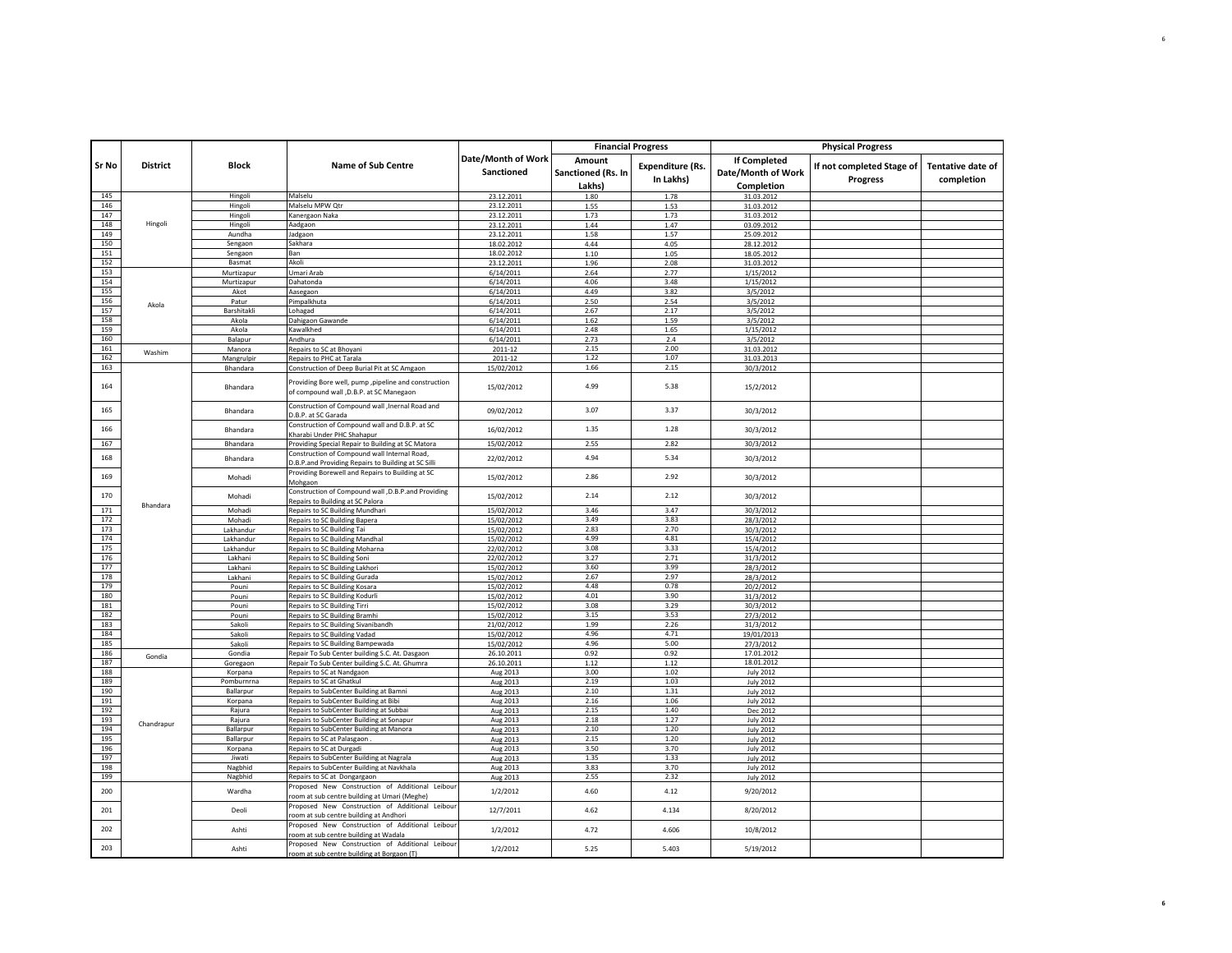|                     |                 |                            |                                                                                                   |                                         | <b>Financial Progress</b>                  |                                      |                                                         | <b>Physical Progress</b>                     |                                 |
|---------------------|-----------------|----------------------------|---------------------------------------------------------------------------------------------------|-----------------------------------------|--------------------------------------------|--------------------------------------|---------------------------------------------------------|----------------------------------------------|---------------------------------|
| <b>Sr No</b>        | <b>District</b> | <b>Block</b>               | <b>Name of Sub Centre</b>                                                                         | Date/Month of Work<br><b>Sanctioned</b> | Amount<br>Sanctioned (Rs. In<br>Lakhs)     | <b>Expenditure (Rs.</b><br>In Lakhs) | <b>If Completed</b><br>Date/Month of Work<br>Completion | If not completed Stage of<br><b>Progress</b> | Tentative date of<br>completion |
| 204                 |                 | Karanja                    | Proposed New Construction of Additional Leibour<br>room at sub centre building at Kakda           | 11/28/2011                              | 4.67                                       | 3.975                                | 5/18/2012                                               |                                              |                                 |
| 205                 |                 | Karanja                    | Proposed New Construction of Additional Leibour<br>room at sub centre building at Dharti          | 11/28/2011                              | 4.71                                       | 4.202                                | 9/14/2012                                               |                                              |                                 |
| 206                 | Wardha          | Karanja                    | Proposed New Construction of Additional Leibour<br>room at sub centre building at Dhanoli         | 12/13/2011                              | 4.79                                       | 4.678                                | 7/17/2012                                               |                                              |                                 |
| 207                 |                 | Karania                    | Proposed New Construction of Additional Leibour<br>room at sub centre building at Malegaon (Kali) | 12/5/2011                               | 4.63                                       | 4.318                                | 7/19/2012                                               |                                              |                                 |
| 208                 |                 | Karanja                    | Proposed New Construction of Additional Leibour<br>room at sub centre building at Masod           | 1/2/2012                                | 4.74                                       | 4.13                                 | 4/17/2012                                               |                                              |                                 |
| 209                 |                 | S'Pur                      | Proposed New Construction of Additional Leibour<br>room at sub centre building at Nimbha          | 1/2/2012                                | 4.61                                       | 4.205                                | 5/20/2012                                               |                                              |                                 |
| 210                 |                 | Arvi                       | Prpposed renovation & Extention work of health sub<br>centre at Bedona                            | 1/2/2012                                | 3.99                                       | 4.525                                | 7/20/2012                                               |                                              |                                 |
| 211                 |                 | Hgt                        | Prpposed renovation work of health sub centre at<br>Shekhapur (M)                                 | 12/19/2011                              | 1.98                                       | 2.18                                 | 10/15/2012                                              |                                              |                                 |
| 212                 |                 | Seloo                      | Prpposed renovation work of health sub centre at Moi                                              | 1/2/2012                                | 0.85                                       | 0.718                                | 2/29/2012                                               |                                              |                                 |
|                     |                 |                            | Total                                                                                             |                                         | 584.37                                     | 533.43                               |                                                         |                                              |                                 |
|                     |                 |                            |                                                                                                   |                                         |                                            |                                      |                                                         |                                              |                                 |
|                     |                 |                            |                                                                                                   | <b>PHCs/Additional PHCs</b>             |                                            | <b>Financial Progress</b>            |                                                         | <b>Physical Progress</b>                     |                                 |
| Sr No               | <b>District</b> | Block                      | <b>Name of Sub Centre</b>                                                                         | Date/Month of Work<br>Sanctioned        | <b>Amount Sanctioned (Rs.</b><br>In Lakhs) | <b>Expenditure (Rs. In</b><br>Lakhs) | If Completed Date/Month of<br><b>Work Completion</b>    | If not completed Stage of Progress           | Tentative date of<br>completion |
| $1\,$               |                 | Dahanu                     | Repairs of main Bldg. construction of labour room,<br>female ward at PHC Dhundalwadi              | 11.10.2011                              | 14.87                                      | 14.61                                | 29.06.2012                                              |                                              |                                 |
| $\overline{2}$      |                 | Shahapur                   | Repairs of main Bldg & Qtrs at PHC Dolkhamb                                                       | 03.11.2011                              | 13.37                                      | 13.37                                | 08.03.2012                                              |                                              |                                 |
| $\mathsf 3$         | Thane           | Bhiwandi                   | Repairs of main Bldg. & internal renovation at PHC Diva<br>Aniur                                  | 11.10.2011                              | 12.80                                      | 12.52                                | 31.03.2012                                              |                                              |                                 |
| $\overline{4}$      |                 | Ambernath                  | Repairs of main Bldg., female ward, labour room &<br>Qtrs at PHC Wangani                          | 03.11.2011                              | 15.24                                      | 15.44                                | 31.03.2012                                              |                                              |                                 |
| $\overline{5}$      |                 | Wada                       | Repairs of main building, female ward, labour room &<br>Qtrs at PHC Parali                        | 11.10.2011                              | 14.70                                      | 14.65                                | 31.03.2012                                              |                                              |                                 |
| $\,$ 6 $\,$         |                 | Palghar                    | Repairs of main building & staff quarters at PHC Dandi                                            | 24.10.2011                              | 13.50                                      | 13.47                                | 08.03.2012                                              |                                              |                                 |
| $\overline{7}$<br>8 |                 | Bhiwandi<br>Roha           | Providing water supply to PHC Diva Anjur<br>Kokban                                                | 04.02.2012<br>23/12/2011                | 5.52<br>4.01                               | 5.45<br>3.60                         | 29.06.2012<br>22/06/2012                                |                                              |                                 |
| 9                   |                 | Roha                       | Nagothane                                                                                         | 30/01/2011                              | 3.80                                       | 3.80                                 | 15/03/2011                                              |                                              |                                 |
| 10                  |                 | Pen                        | Kamarli                                                                                           | 23/12/2011                              | 1.88                                       | 1.88                                 | 11/2/2012                                               |                                              |                                 |
| $11\,$              | RAIGAD          | Mangaon                    | Nizampur                                                                                          | 23/12/2011                              | 4.93                                       | 4.44                                 | 3/7/2012                                                |                                              |                                 |
| 12                  |                 | Alibag                     | Revdanda                                                                                          | 23/12/2011                              | 6.75                                       | 1.95                                 | 25/03/2012                                              |                                              |                                 |
| 13<br>14            |                 | Tala<br>Karjat             | Tala<br>Neral                                                                                     | 21/12/2011                              | 6.74<br>1.89                               | 6.07<br>1.89                         | 8/11/2012                                               |                                              |                                 |
| 15                  |                 | panvel                     | Apta                                                                                              | 23/12/2011<br>21/12/2011                | 1.99                                       | 1.99                                 | 21/03/2012<br>18/02/2012                                |                                              |                                 |
| 16                  |                 | Kudal                      | Repairs to Mangaon PHC                                                                            | 11/24/2011                              | 4.99                                       | 5.29                                 | 4/1/2012                                                |                                              |                                 |
| 17                  |                 | Kudal                      | Repairs to Kasal PHC                                                                              | 9/9/2011                                | 8.01                                       | 9.02                                 | 4/2/2012                                                |                                              |                                 |
| 18                  |                 | Malwan                     | Repairs to Masure PHC                                                                             | 9/9/2011                                | 9.37                                       | 9.36                                 | 12/25/2011                                              |                                              |                                 |
| $19\,$              |                 | Sawantwadi                 | Repairs to Banda PHC                                                                              | 9/9/2011                                | 4.51                                       | 4.50                                 | 2/28/2012                                               |                                              |                                 |
| 20<br>21            | Sindhudurg      | Vengurla<br>Deogad         | Repairs to Parula PHC<br>Repairs to Shirgaon PHC                                                  | 9/9/2011<br>9/9/2011                    | 3.99<br>7.47                               | 3.66<br>7.98                         | 2/28/2012<br>4/2/2012                                   |                                              |                                 |
| 22                  |                 | Kudal                      | Repairs to Hirlok PHC                                                                             | 9/9/2011                                | 8.57                                       | 8.75                                 | 4/16/2012                                               |                                              |                                 |
| 23                  |                 | Vengurla                   | Repairs to Tulas PHC                                                                              | 9/9/2011                                | 0.57                                       | 0.49                                 | 2/23/2012                                               |                                              |                                 |
| 24                  |                 | Dodamarg                   | Repairs to Water Supply System at Morgaon PHC                                                     | 11/24/2011                              | 2.00                                       | 2.00                                 | 1/25/2012                                               |                                              |                                 |
| 25                  |                 | Dodamarg                   | Repairs to Drainage System at Talkt PHC                                                           | 9/9/2011                                | 4.71                                       | 2.23                                 | 2/28/2012                                               |                                              |                                 |
| 26<br>27            |                 | Sawantwadi<br>Sangameshwar | Repairs to Water Supply System at Nirwade PHC<br>Burambi                                          | 11/24/2011                              | 0.40<br>10.92                              | 0.40<br>11.12                        | 3/31/2012<br>Feb-12                                     |                                              |                                 |
| 28                  | Ratnagiri       | Sangameshwar               | Phungus                                                                                           | 26-Jun-11<br>26-Jun-11                  | 6.02                                       | 5.64                                 | Feb-12                                                  |                                              |                                 |
| 29                  |                 | Sangameshwar               | Kadwai                                                                                            | 26-Jun-11                               | 11.89                                      | 10.15                                | Feb-12                                                  |                                              |                                 |
| 30                  |                 | Havel                      | Repair work of PHC Sangarun,                                                                      | 09.09.2010                              | 1.96                                       | 0.87                                 | 16.12.2010                                              |                                              |                                 |
| $31\,$              |                 | Junnar                     | Ale (PHC Upgradation)                                                                             | 21.10.2011                              | 4.90                                       | 4.90                                 | 30.03.2012                                              |                                              |                                 |
| 32<br>33            | Pune            | Ambegaon                   | Tirpad (PHC Upgradation)<br>Repair work of OT Labroom & Labour room of                            | 21.12.2012<br>22.02.2011                | 5.00<br>4.83                               | 5.00<br>2.26                         | 30.03.2012                                              |                                              |                                 |
| 34                  | Satara          | Ambegaon<br>Satara         | Nirgudsar<br>Nandgaon                                                                             | 12/26/2011                              | 4.65                                       | 4.35                                 | 31.03.2012<br>2/16/2012                                 |                                              |                                 |
| 35                  |                 | Satara                     | Thoseghar                                                                                         | 1/20/2012                               | 4.97                                       | 4.60                                 | 3/29/2012                                               |                                              |                                 |
| 36                  | Solapur         | Malshiras                  | S.R to PHC Borgaon                                                                                | 18.10.2011                              | 6.23                                       | 6.18                                 | 15.03.12                                                |                                              |                                 |
| 37                  |                 | Atpadi                     | Repair of MO QTR at Dighanchi                                                                     | 11-Aug                                  | 1.80                                       | 1.58                                 | $12$ -Jan                                               |                                              |                                 |
| 38<br>39            |                 | Atpadi<br>Atpadi           | Repair of ANM QTR at Dighanchi<br>Repair of SI QTR at Dighanchi                                   | 11-Aug<br>11-Aug                        | 2.22<br>2.20                               | 2.19<br>2.04                         | 12-Feb<br>12-Feb                                        |                                              |                                 |
| 40                  | Sangli          | Jath                       | Repair of SI QTR at Ko Bobalad                                                                    | 11-Aug                                  | 1.58                                       | 1.40                                 | 12-Feb                                                  |                                              |                                 |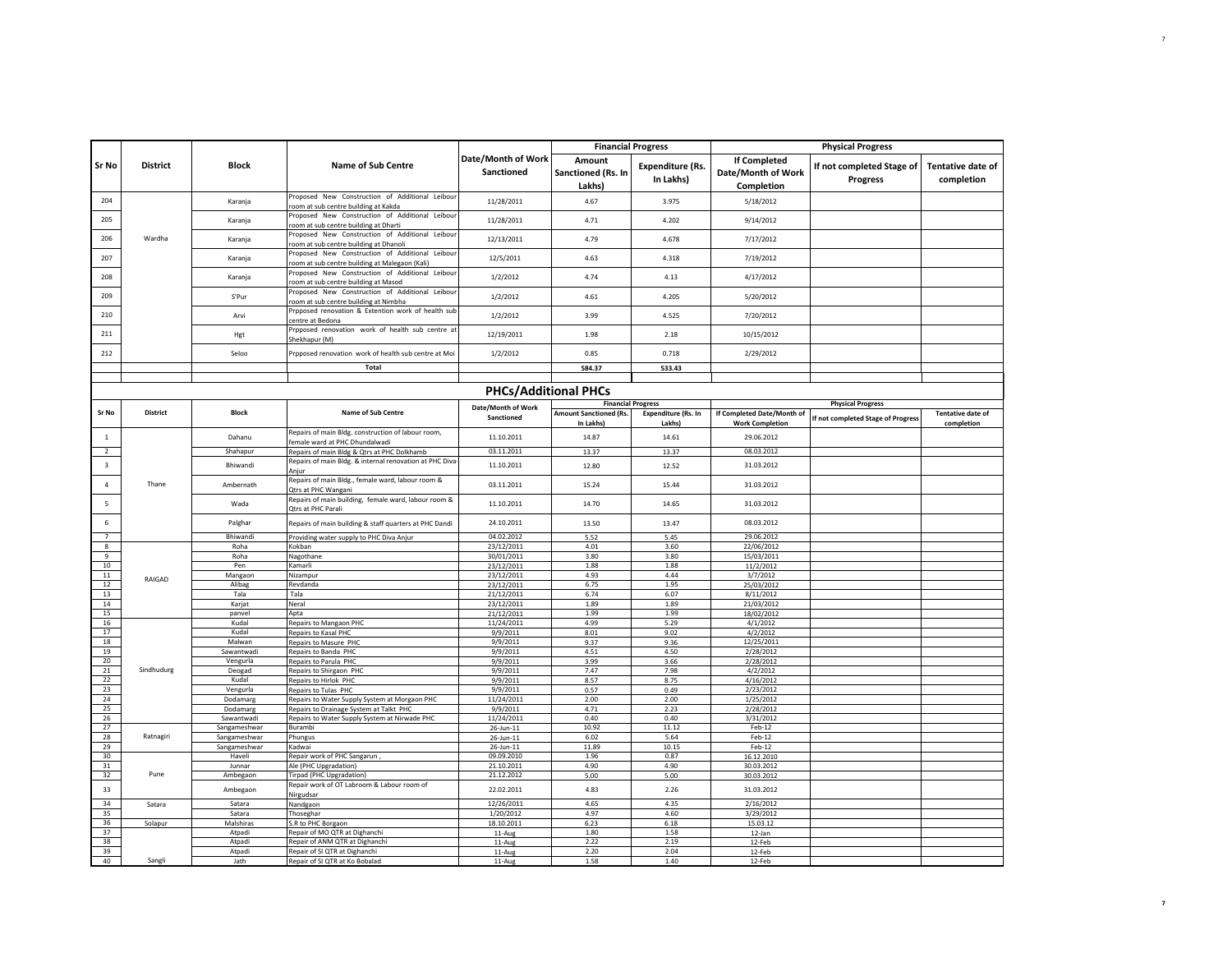|              |                 |                  |                                                                                             |                                  |                                        | <b>Financial Progress</b>            |                                           | <b>Physical Progress</b>                     |                                        |
|--------------|-----------------|------------------|---------------------------------------------------------------------------------------------|----------------------------------|----------------------------------------|--------------------------------------|-------------------------------------------|----------------------------------------------|----------------------------------------|
| <b>Sr No</b> | <b>District</b> | Block            | <b>Name of Sub Centre</b>                                                                   | Date/Month of Work<br>Sanctioned | Amount<br>Sanctioned (Rs. In<br>Lakhs) | <b>Expenditure (Rs.</b><br>In Lakhs) | <b>If Completed</b><br>Date/Month of Work | If not completed Stage of<br><b>Progress</b> | <b>Tentative date of</b><br>completion |
| 41           |                 | Jath             | Repair of ANM QTR at Ko Bobalad                                                             | $11-Aug$                         | 1.60                                   | 1.39                                 | Completion<br>12-Feb                      |                                              |                                        |
| 42           |                 | Jath             | Repair of MO QTR at Ko Bobalad                                                              | 11-Aug                           | 1.91                                   | 1.36                                 | 12-Feb                                    |                                              |                                        |
| 43           |                 | Jath             | Repair of PHC at Ko Bobalad                                                                 | 11-Aug                           | 4.39                                   | 4.17                                 | 12-Mar                                    |                                              |                                        |
| 44           |                 | Kagal            | Upgradation of PHC building at Kapashi                                                      | 11/1/2011                        | 3.89                                   | 3.88                                 | 15-05-2012                                |                                              |                                        |
| 45           |                 | Shirol           | Upgradation of PHC building at Jaysingpur                                                   | 2/21/2012                        | 8.09                                   | 9.24                                 | 15-08-2012                                |                                              |                                        |
| 46           |                 | Hatkangale       | Upgradation of PHC building at Herale                                                       | 11/2/2011                        | 10.30                                  | 10.88                                | 16-2-2012                                 |                                              |                                        |
| 47           |                 | Gadhinglaj       | Upgradation of PHC building at Kadgaon                                                      | 12/21/2011                       | 6.15                                   | 5.36                                 | 19-3-2013                                 |                                              |                                        |
| 48           | Kolhapur        | Bhudargad        | Upgradation of PHC building at patagaon                                                     | 10/25/2011                       | 5.03                                   | 4.70                                 | 15-3-2013                                 |                                              |                                        |
| 49           |                 | Karveer          | Upgradation of PHC building at Ispurli                                                      | 3/26/2012                        | 8.17                                   | 7.09                                 | 12-3-2013                                 |                                              |                                        |
| 50           |                 | Karveer          | Upgradation of PHC building at shiroli dumala                                               | 3/26/2012                        | 21.02                                  | 20.97                                | 27-6-2012                                 |                                              |                                        |
| 51           |                 | Ajara            | Upgradation of PHC building at Maligre                                                      | 1/3/2012                         | 6.86                                   | 5.57                                 | 15-3-2012                                 |                                              |                                        |
| 52           |                 | Hatkangale       | Upgradation of PHC building at Savarde                                                      | 3/31/2012                        | 1.91                                   | 1.92                                 | 1-9-2012                                  |                                              |                                        |
| 53           |                 | Surgana          | PHC Borgaon                                                                                 | $Sep-11$                         | 9.71                                   | 8.29                                 | Mar-12                                    |                                              |                                        |
| 54           |                 | Trmbak           | PHC Amboli                                                                                  | Sep-11                           | 7.65                                   | 6.89                                 | $Mar-12$                                  |                                              |                                        |
| 55           |                 | Sinner           | PHC Vavi                                                                                    | $Sep-12$                         | 4.96                                   | 4.78                                 | Mar-12                                    |                                              |                                        |
| 56           | Nashik          | Sinner           | Electrification Work to Mo Qtr. Deopur                                                      | $Jul-11$                         | 1.12                                   | 1.11                                 | Mar-12                                    |                                              |                                        |
| 57           |                 | Malegaon         | Electrification Work to Mo Qtr. Saundane,                                                   | $11$ -Jul                        | 1.11                                   | 1.11                                 | Mar-12                                    |                                              |                                        |
| 58           |                 | Niphad           | Electrification Work to Mo Qtr. Palkhed                                                     | $11$ -Jul                        | 1.12                                   | 1.12                                 | Mar-12                                    |                                              |                                        |
| 59           | Ahmednagar      | Rahata           | Constructing of Compound wall at Savalivihir                                                | 14.06.11                         | 3.69                                   | 3.87                                 | 14.08.12                                  |                                              |                                        |
| 60           |                 | Pathardi         | Constructing of Compound wall at Munguswade                                                 | 14.06.11                         | 3.38                                   | 2.59                                 | 30.09.12                                  |                                              |                                        |
| 61           |                 | Dhule            | PHC @ Kheda                                                                                 | 24/11/2011                       | 4.70                                   | 4.59                                 | 5/12/2012                                 |                                              |                                        |
| 62           | Dhule           | Dhule            | PHC @ Arvi                                                                                  | 24/11/2011                       | 9.91                                   | 9.72                                 | 21/8/2012                                 |                                              |                                        |
| 63           |                 | Dhule            | PHC @ Borkund                                                                               | 24/11/2011                       | 9.62                                   | 9.44                                 | 29/6/2012                                 |                                              |                                        |
| 64           |                 | Dhule            | PHC @ Kapadne                                                                               | 24/11/2011                       | 9.82                                   | 9.08                                 | 20/12/2012                                |                                              |                                        |
| 65           |                 | Erandole         | Ringangaon Qtr repair                                                                       | 12/5/2011                        | 5.17                                   | 5.17                                 | 4/20/2012                                 |                                              |                                        |
| 66           | Jalgaon         | Amalner          | Janve PHC repair                                                                            | 12/12/2011                       | 5.34                                   | 5.34                                 | 3/18/2012                                 |                                              |                                        |
| 67           |                 | Chopda           | Gorgawale PHC Repair                                                                        | 12/12/2011                       | 5.60                                   | 5.60                                 | 3/20/2012                                 |                                              |                                        |
| 68           | Nandurbar       | Shahada          | Repairs compound Wall @PHC Prakasha                                                         | 19/9/2011                        | 11.17                                  | 10.95                                | 28/3/2013                                 |                                              |                                        |
| 69           |                 | Taloda           | Repairs compound Wall @PHC Bored                                                            | 19/9/2011                        | 16.64                                  | 16.27                                | 16/7/2012                                 |                                              |                                        |
| 70<br>$71\,$ | Aurangabad      | Kannad<br>Sillod | Repairs of Main Bldg. & Internal Road at Wadner<br>Repairs of Staff Quarters at PHC Andhari | 28.02.2011<br>28.02.2011         | 14.59<br>13.44                         | 15.94<br>13.42                       | 8/31/2012                                 |                                              |                                        |
| 72           |                 | Osmanabad        | Repairs to M.O. and Staff Qtr's At PHC Dhoki                                                | $Sep-11$                         | 11.55                                  | 11.55                                | 8/31/2012<br>$Jul-12$                     |                                              |                                        |
| 73           | Osmanabad       | Kallam           | Repairs to M.O. and Staff Qtr's At PHC Shiradhon                                            | $Sep-11$                         | 14.28                                  | 10.71                                | Aug-12                                    |                                              |                                        |
| 74           |                 | Osmanabad        | Repairs to M.O. and Staff Qtr's At PHC Ydashi                                               | Sep-11                           | 9.37                                   | 9.37                                 | Aug-12                                    |                                              |                                        |
| 75           |                 | Latur            | Constuction of FWC (Family Welfare CLINIC) & KS<br>@PHC Chincholi (B)                       | 25.08.2011                       | 7.98                                   | 7.6                                  | 26.03.12                                  |                                              |                                        |
| 76           |                 | Latur            | Constuction of FWC & KS @PHC Jawala (Bk)                                                    | 25.08.2011                       | 8.02                                   | 7.65                                 | 26.03.12                                  |                                              |                                        |
| 77           |                 | Ahamedpur        | Constuction of FWC @PHC Satala                                                              | 25.08.2011                       | 5.32                                   | 5.23                                 | 27.03.12                                  |                                              |                                        |
| 78           |                 | Ahamedpur        | Constuction of FWC @PHC Shirur Tajband                                                      | 25.08.2011                       | 5.05                                   | 4.88                                 | 27.03.12                                  |                                              |                                        |
| 79           |                 | Ausa             | Constuction of FWC @PHC Lamjana                                                             | 25.08.2011                       | 5.1                                    | 4.93                                 | 18.04.12                                  |                                              |                                        |
| 80           |                 | Nialnga          | Repair of Staff quarters @ PHC Halgara                                                      | 25.08.2011                       | 3.05                                   | 1.21                                 | 01.06.12                                  |                                              |                                        |
| 81           |                 | Nialnga          | Constuction of LR (Laboratory Room) @ PHC Halgara                                           | 25.08.2011                       | 3.05                                   | 2.94                                 | 01.06.12                                  |                                              |                                        |
| 82           | Latur           | Nialnga          | Constuction of LR @ PHC Kasar Balkunda                                                      | 25.08.2011                       | 3.06                                   | 2.78                                 | 29.05.12                                  |                                              |                                        |
| 83           |                 | Nialnga          | Constuction of LR @ PHC Ambulga                                                             | 25.08.2011                       | 3.04                                   | 2.64                                 | 14.05.12                                  |                                              |                                        |
| 84           |                 | Nialnga          | Constuction of KS @PHC Aurad Shahajani                                                      | 25.08.2011                       | 2.88                                   | 2.68                                 | 12.05.12                                  |                                              |                                        |
| 85           |                 | Nialnga          | Constuction of FWC & LR @PHC Aurad Shahajani                                                | 25.08.2011                       | 8.05                                   | 7.21                                 | 12.05.12                                  |                                              |                                        |
| 86<br>87     |                 | Renapur<br>Devni | Constuction of FWC & KS @PHC Kharola Tq.Renapur<br>Constuction of FWC & KS @PHC Walandi     | 25.08.2011<br>25.08.2011         | 8<br>7.9                               | 7.61<br>6.94                         | 06.07.12<br>28.08.12                      |                                              |                                        |
| 88           |                 | Latur            | Repair of PHC @ Jawala (Bu)                                                                 | 25.08.2011                       | 4.99                                   | 4.87                                 | 26.03.12                                  |                                              |                                        |
| 89           |                 | Chakur           | Constuction of FWC @PHC Janwal                                                              | 25.08.2011                       | 5.15                                   | 4.83                                 | 06.07.12                                  |                                              |                                        |
| 90           |                 | udgir            | Constuction of FWC @PHC Handerguli                                                          | 25.08.2011                       | 5.15                                   | 5.43                                 | 29.08.12                                  |                                              |                                        |
| 91           |                 | Partur           | PHC Ashti Mo Quarter Repairs                                                                | 2/23/2011                        | 0.70                                   | 0.70                                 | 8/4/2011                                  |                                              |                                        |
| 92           |                 | Bhokardan        | Reparing Estimate of Main Building at PHC Hasanabad                                         | 2/23/2011                        | 4.50                                   | 4.25                                 | 11/9/2011                                 |                                              |                                        |
| 93           |                 | Bhokardan        | Class III Quarter No 1 & 2 at PHC Hasanabad                                                 | 2/23/2011                        | 2.32                                   | 2.20                                 | 11/9/2011                                 |                                              |                                        |
| 94           |                 | Bhokardan        | Class III Quarter No 3 & 4 at PHC Hasanabad                                                 | 2/23/2011                        | 2.33                                   | 2.18                                 | 11/9/2011                                 |                                              |                                        |
| 95           |                 | Bhokardan        | Medical Officer Quarter at PHC Hasanabad                                                    | 2/23/2011                        | 1.83                                   | 1.68                                 | 11/9/2011                                 |                                              |                                        |
| 96           |                 | Bhokardan        | Driver Quarter at PHC Hasanabad                                                             | 2/23/2011                        | 1.17                                   | 1.07                                 | 11/9/2011                                 |                                              |                                        |
|              |                 | Ambad            | Class 3 Quarter of ANM, LHV, Pharmasist, HA at PHC                                          | 2/23/2011                        | 6.30                                   | 1.37                                 | 11/9/2011                                 |                                              |                                        |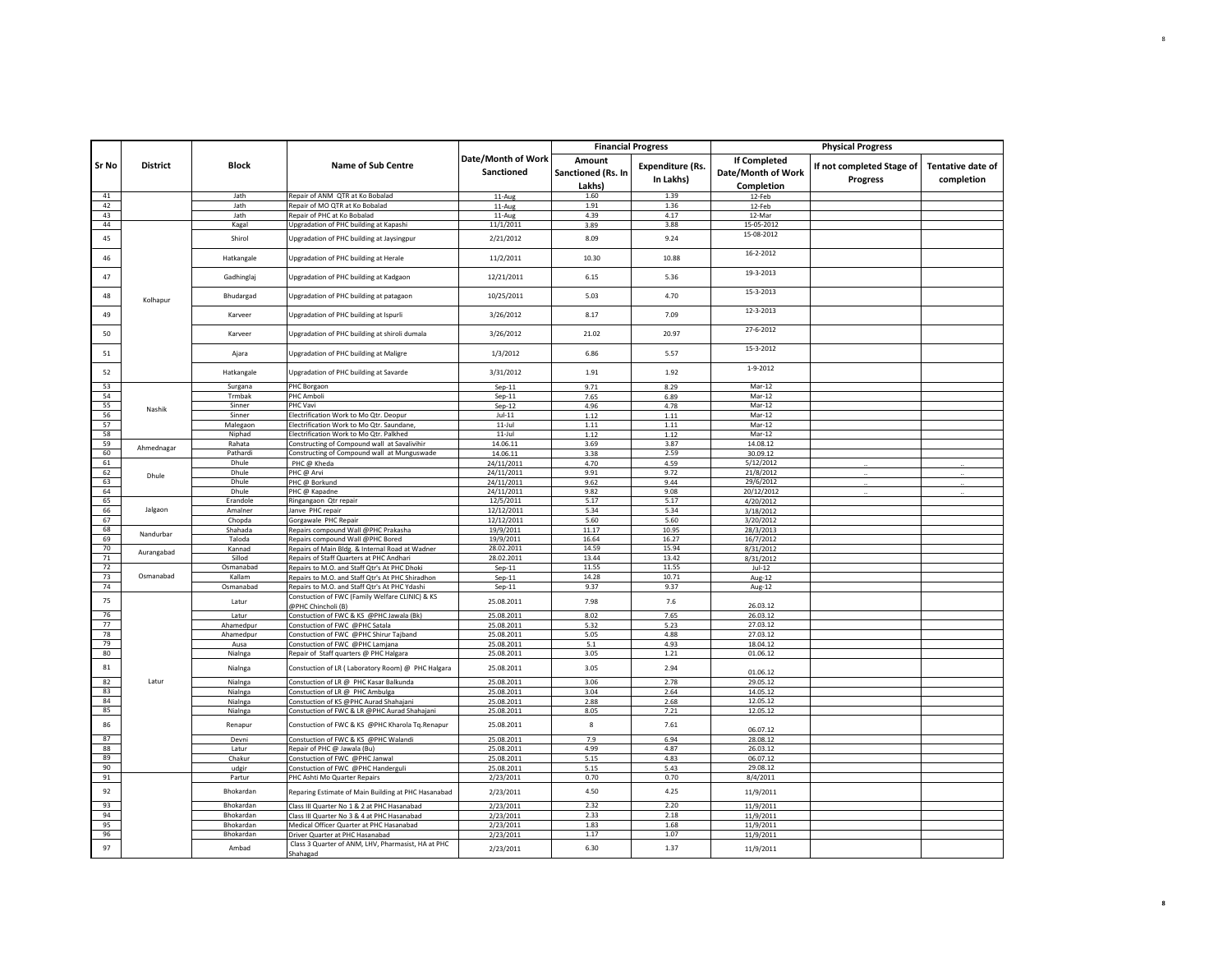|            |                 |                     |                                                                                              |                                  |                                        | <b>Financial Progress</b>            |                                                         | <b>Physical Progress</b>                     |                                        |
|------------|-----------------|---------------------|----------------------------------------------------------------------------------------------|----------------------------------|----------------------------------------|--------------------------------------|---------------------------------------------------------|----------------------------------------------|----------------------------------------|
| Sr No      | <b>District</b> | <b>Block</b>        | <b>Name of Sub Centre</b>                                                                    | Date/Month of Work<br>Sanctioned | Amount<br>Sanctioned (Rs. In<br>Lakhs) | <b>Expenditure (Rs.</b><br>In Lakhs) | <b>If Completed</b><br>Date/Month of Work<br>Completion | If not completed Stage of<br><b>Progress</b> | <b>Tentative date of</b><br>completion |
| 98         |                 | Ghansawangi         | Class 3 Quarter of ANM, LHV, Pharmasist, HA at PHC Ku<br>Pimpalgaon                          | 2/23/2011                        | 6.60                                   | 3.07                                 | 11/9/2011                                               |                                              |                                        |
| 99         |                 | Ambad               | Medical officer 1 &2 & Driver Quarter at PHC Shahagad                                        | 2/23/2011                        | 6.15                                   | 1.51                                 | 11/9/2011                                               |                                              |                                        |
| 100        | Jalna           | Ghansawangi         | Medical officer 1 &2 & Driver Quarter at PHC Ku.<br>Pimpalgaon                               | 2/23/2011                        | 6.79                                   | 2.81                                 | 11/9/2011                                               |                                              |                                        |
| 101        |                 | Badnapur            | Medical officer 1 &2 & Driver Quarter at PHC Wakulani                                        | 2/23/2011                        | 3.37                                   | 2.75                                 | 12/28/2011                                              |                                              |                                        |
| 102        |                 | Badnapur            | Main Building & Dharmashala at PHC Wakulani                                                  | 2/23/2011                        | 4.77                                   | 2.34                                 | 12/28/2011                                              |                                              |                                        |
| 103        |                 | Partur              | Main Building at PHC Ashti                                                                   | 2/23/2011                        | 4.77                                   | 2.21                                 | 3/27/2012                                               |                                              |                                        |
| 104        |                 | Partur              | Class III Quarter No 1 & 2 at PHC Ashti                                                      | 2/23/2011                        | 1.69                                   | 0.33                                 | 2/29/2012                                               |                                              |                                        |
| 105<br>106 |                 | Partur<br>Partur    | Class III Quarter No 3 & 4 at PHC Ashti<br>Medical Officer Quarter at PHC Ashti              | 2/23/2011<br>2/23/2011           | 1.72<br>0.90                           | 0.38<br>0.17                         | 2/29/2012<br>2/29/2012                                  |                                              |                                        |
| 107        |                 | Partur              | Driver Quarter at PHC Ashti                                                                  | 2/23/2011                        | 0.78                                   | 0.16                                 | 2/29/2012                                               |                                              |                                        |
| 108        |                 | Partur              | PHC Shristi Main Building And ANM GNM, PHarmaist,                                            | 2/23/2011                        | 14.30                                  | 12.11                                | 3/27/2012                                               |                                              |                                        |
| 109        |                 | Bhokardan           | HA Quarter Repair<br>PHC Walsawangi Main Building Repair                                     | 2/23/2011                        | 10.62                                  | 10.62                                | 3/28/2012                                               |                                              |                                        |
| 110        |                 | Ghansawangi         | Reparing Work Of PHC Tirthpuri                                                               | 2/23/2011                        | 1.94                                   | 1.89                                 | 3/31/2012                                               |                                              |                                        |
| 111        |                 | Gangakhed           | Repairs to Main Bldg. of P.H.C. Dharasur                                                     | 05.12.2011                       | 4.90                                   | 4.87                                 | 19.11.2012                                              |                                              |                                        |
| 112        | Parbhani        | Pathari             | Repairs to Driver Quarter of P.H.C. Hadgaon                                                  | 05.12.2011                       | 1.10                                   | 1.10                                 | 26.03.2012                                              |                                              |                                        |
| 113<br>114 |                 | Parbhani            | Construction of MO & Staff Qtr. at Jamb                                                      | 13.12.2011                       | 75.00                                  | 59.33<br>5.00                        | Mar.2014                                                |                                              |                                        |
| 115        |                 | Ardhapur<br>Mudkhed | M/R to Staff Quarter Repair at PHC Malegaon<br>M/R to Main Build & Staff quarter at          | 8/18/2010<br>8/18/2010           | 5.57<br>4.65                           | 4.58                                 | Dec.2011<br>Dec.2011                                    |                                              |                                        |
| 116        |                 | Kinwat              | PHC Rohipimpalgaon<br>M/R to Main Build & Staff Quarter at PHC Bodhadi                       | 8/18/2010                        | 4.87                                   | 4.87                                 | Dec.2011                                                |                                              |                                        |
| 117        | Nanded          | Mahur               | M/R to Main Build & Staff Quarter at PHC Sindkhade                                           | 8/18/2010                        | 5.04                                   | 4.45                                 | Dec.2011                                                |                                              |                                        |
| 118        |                 | Dharmabad           | M / R to SC Yetala                                                                           | 8/18/2010                        | 2.90                                   | 2.90                                 | Dec.2011                                                |                                              |                                        |
| 119        |                 | Kandhar             | M/R to PHC Repair at PHC Usmannagar                                                          | 8/18/2010                        | 4.50                                   | 4.51                                 | Dec.2011                                                |                                              |                                        |
| 120        |                 | Loha                | M/R to Staff QuarterLHV, ANM at PHC Kalamber                                                 | 8/18/2010                        | 4.50                                   | 4.58                                 | Jan.2012                                                |                                              |                                        |
| 121        |                 | Bhokar              | M/R to Main Building & Staff Qtr. at PHC Bhosi                                               | 8/18/2010                        | 5.23                                   | 5.21                                 | Jan.2012                                                |                                              |                                        |
| 122        |                 | Billoli             | M/R to Staff Quarter at PHC Sagroli                                                          | 8/18/2010                        | 2.75                                   | 2.75                                 | Feb.2012                                                |                                              |                                        |
| 123        |                 | Morshi              | Vichori                                                                                      | 31.10.2011                       | 4.98                                   | 4.98                                 | 12.03.2012                                              |                                              |                                        |
| 124        | Amravati        | Nandgaon Kh         | Satergaon                                                                                    | 31.10.2011                       | 5.65                                   | 5.65                                 | 12.03.2012                                              |                                              |                                        |
| 125        |                 | Dhamnagaon Rly      | Talegaon D.                                                                                  | 31.10.2011                       | 4.37                                   | 4.37                                 | 12.03.2012                                              |                                              |                                        |
| 126        | Akola           | Akola               | Dahihanda                                                                                    | 6/14/2011                        | 6.00                                   | 5.07                                 | 8/18/2012                                               |                                              |                                        |
| 127        |                 | Barshitakl          | Dhaba                                                                                        | 6/14/2011                        | 5.00                                   | 3.96                                 | 3/5/2012                                                |                                              |                                        |
| 128        | Washim          | Risod               | Repairs to PHC at Mangulzanak                                                                | 2011-12                          | 4.94                                   | 4.21                                 | 31.03.2011                                              |                                              |                                        |
| 129<br>130 |                 | Washim              | Repairs to PHC at Parditakmor                                                                | 2011-12<br>11/14/2011            | 4.98                                   | 4.24                                 | 31.03.2011                                              |                                              |                                        |
| 131        |                 | Ner<br>Ner          | Repair to PHC Borgaon<br>Repair to MO Qtr. At PHC Borgaon                                    | 11/14/2011                       | 6.35<br>3.19                           | 6.35<br>3.10                         | 3/24/2012<br>3/24/2012                                  |                                              |                                        |
| 132        | Yavatmal        | pusad               | Repair to staff Qtr. No. 1 at Pha Fetra                                                      | 11/14/2011                       | 3.07                                   | 3.02                                 | 3/24/2012                                               |                                              |                                        |
| 133        |                 | pusad               | Repair to staff Qtr. No. 1 at PHC Fetra                                                      | 11/14/2011                       | 3.08                                   | 3.02                                 | 3/24/2012                                               |                                              |                                        |
| 134        |                 | Pouni               | Special Repair to Quarter At PHC Kondha                                                      | 25/01/2012                       | 13.23                                  | 9.28                                 | 24/9/2012                                               |                                              |                                        |
| 135        | Bhandara        | Bhandara            | Special Repair to Quarter At PHC Shahapur                                                    | 26/01/2012                       | 14.59                                  | 12.75                                | 28/4/2012                                               |                                              |                                        |
| 136        |                 | Mohadi              | Special Repair to Quarter At PHC Warathi                                                     | 27/01/2012                       | 11.26                                  | 13.81                                | 20/9/2012                                               |                                              |                                        |
| 137        |                 | Gondia              | Repair to Twin Qtr 1, Sweeper Qtr & MO Qtr 1 at Kati.                                        | 26.10.2011                       | 5.53                                   | 5.57                                 | 20.02.2012                                              |                                              |                                        |
| 138        |                 | Gondia              | Repair To M.O.Residential Qtr. & Twin Qtr. 2,3,4 in PHC<br>At. Rawanwadi                     | 26.10.2011                       | 5.52                                   | 5.52                                 | 24.02.2012                                              |                                              |                                        |
| 139        | Gondia          | Gondia              | Repair to Twin Qtr 1 & Sweeper Qtr In PHC Bhanpur.                                           | 26.10.2011                       | 5.55                                   | 5.55                                 | 14.01.2012                                              |                                              |                                        |
| 140        |                 | Salekasa            | Repair To M.O.Residential Qtr. 2 in PHC At. Bijepar.                                         | 26.10.2011                       | 7.00                                   | 7.04                                 | 10.03.2012                                              |                                              |                                        |
| 141        |                 | Deori               | Repair ToTwin Qtr.1 & 2 in PHC At. Kakodi                                                    | 26.10.2011                       | 6.25                                   | 5.62                                 | 30.02.2012                                              |                                              |                                        |
| 142        |                 | Goregaon            | Repair ToTwin Qtr.1 & 2 in PHC At.Chopa                                                      | 26.10.2011                       | 5.75                                   | 5.68                                 | 18.01.2012                                              |                                              |                                        |
| 143<br>144 |                 | Korpana             | Repairs to Staff & MO. Qtr. at Mandwa<br>Renovation of Old Staff Qtr. (Jiwati PHC )at Jiwati | Aug-11<br>Aug-11                 | 5.50<br>6.00                           | 5.48<br>1.73                         | $Jul-12$<br>$Jul-12$                                    |                                              |                                        |
| 145        |                 | Jiwati<br>Mul       | M/R Staff Qtr. at. PHC Chiroli                                                               | Aug-11                           | 5.00                                   | 2.12                                 |                                                         |                                              |                                        |
| 146        | Chandrapur      | Gondpipari          | M/R Staff Qtr. at. PHC Tohagaon                                                              | Aug-11                           | 5.00                                   | 1.38                                 | $Jul-12$<br>$Jul-12$                                    |                                              |                                        |
| 147        |                 | Chandrapur          | S/R To Staff Qtr. & MO Qtr.at Durgapur                                                       | Aug-11                           | 5.10                                   | 1.98                                 | $Jul-12$                                                |                                              |                                        |
| 148        |                 | Bhadrawati          | M/R Staff Qtr. at. PHC Ghodpeth                                                              | Aug-11                           | 5.00                                   | 1.64                                 | Dec-12                                                  |                                              |                                        |
| 149        |                 | Arvi                | Renovation Construction of Wall compound at PHC<br>Rohana                                    | 1/2/2012                         | 23.34                                  | 21.795                               | 9/20/2012                                               |                                              |                                        |
| 150        |                 | Arvi                | Renovation Construction of Internal Road & Drainage<br>at PHC Rohana                         | 1/2/2012                         | 18.51                                  | 13.67                                |                                                         | progress                                     |                                        |
| 151        | Wardha          | Seloo               | Renovation Construction of Wall compound at PHC<br>Sindi (Rlv)                               | 11/21/2011                       | 10.19                                  | 10.485                               | 10/15/2012                                              |                                              |                                        |
| 152        |                 | Seloo               | Renovation Construction of Internal Road & Drainage<br>t PHC Sindi (Rly)                     | 1/2/2012                         | 16.54                                  | 17.447                               | 10/15/2012                                              |                                              |                                        |

**9**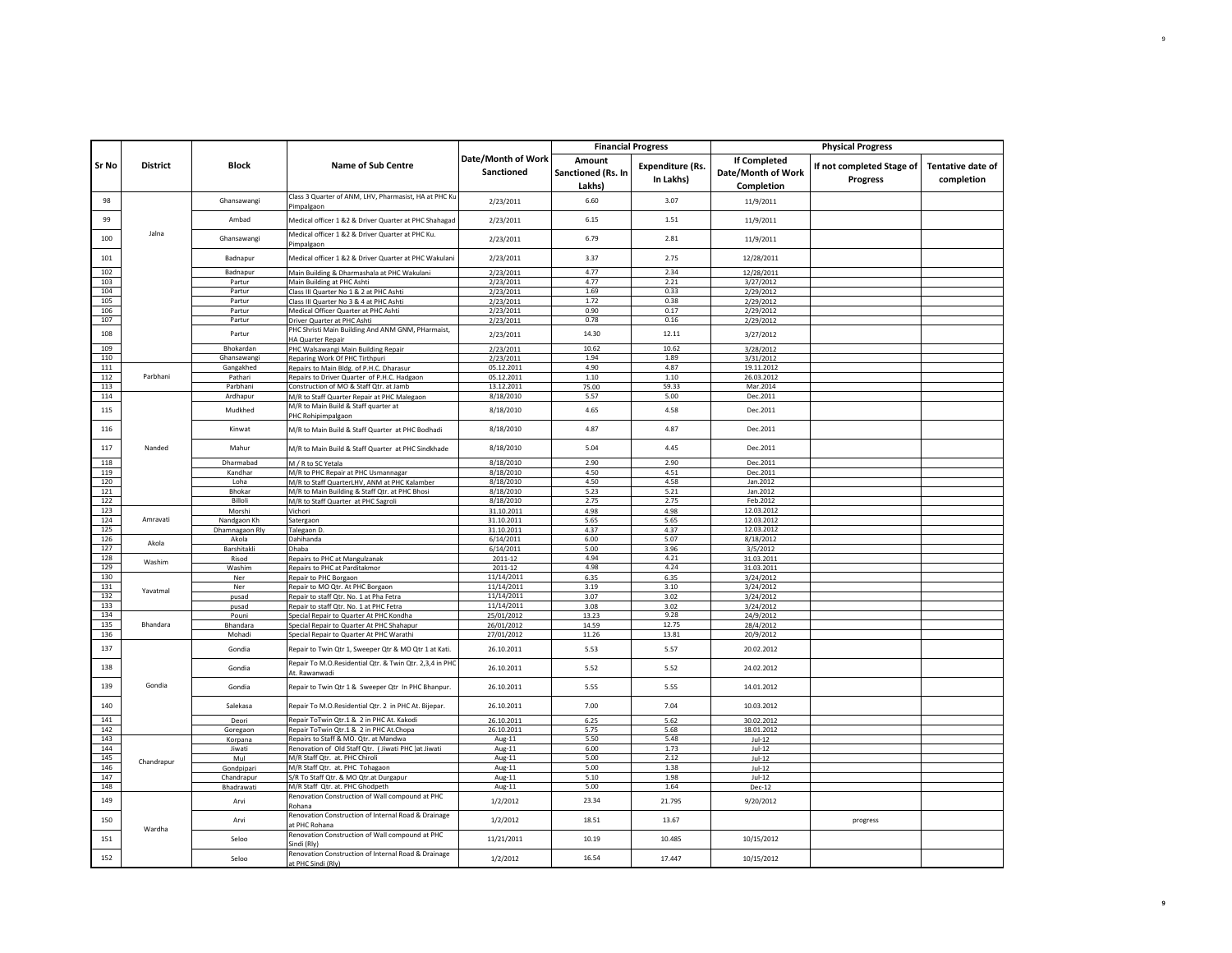|                                  |                                                                                                                            |                  |                                                                                                                                     |                                         | <b>Financial Progress</b>                 |                                      | <b>Physical Progress</b>                  |                                              |                                 |
|----------------------------------|----------------------------------------------------------------------------------------------------------------------------|------------------|-------------------------------------------------------------------------------------------------------------------------------------|-----------------------------------------|-------------------------------------------|--------------------------------------|-------------------------------------------|----------------------------------------------|---------------------------------|
| Sr No                            | <b>District</b>                                                                                                            | <b>Block</b>     | <b>Name of Sub Centre</b>                                                                                                           | Date/Month of Work<br><b>Sanctioned</b> | Amount<br>Sanctioned (Rs. In              | <b>Expenditure (Rs.</b><br>In Lakhs) | <b>If Completed</b><br>Date/Month of Work | If not completed Stage of<br><b>Progress</b> | Tentative date of<br>completion |
|                                  |                                                                                                                            |                  | Total                                                                                                                               |                                         | Lakhs)<br>1015.82                         | 908.45                               | Completion                                |                                              |                                 |
|                                  |                                                                                                                            |                  |                                                                                                                                     |                                         |                                           |                                      |                                           |                                              |                                 |
|                                  |                                                                                                                            |                  |                                                                                                                                     | <b>CHCs</b>                             |                                           |                                      |                                           |                                              |                                 |
|                                  |                                                                                                                            |                  |                                                                                                                                     |                                         |                                           | <b>Financial Progress</b>            |                                           | <b>Physical Progress</b>                     |                                 |
| Sr No                            | <b>District</b>                                                                                                            | Block            | Name of CHC                                                                                                                         | Date/Month of Work                      | Amount Sanctioned (Rs.                    | <b>Expenditure (Rs. In</b>           | If Completed Date/Month of                |                                              | <b>Tentative date of</b>        |
|                                  |                                                                                                                            |                  |                                                                                                                                     | Sanctioned                              | In Lakhs                                  | Lakhs]                               | <b>Work Completion</b>                    | If not completed Stage of Progress           | completion                      |
| $\overline{1}$<br>$\overline{2}$ | Ratnagiri                                                                                                                  | Sangmeshwar      | Sangmeshwar                                                                                                                         | 26-Jun-11                               | 17.95                                     | 16.99                                | $Jan-12$                                  |                                              |                                 |
| $\overline{\mathbf{3}}$          | Satara<br>Solapur                                                                                                          | Jawali<br>Mohol  | S. R. to RH Medha,<br>S.R. To Drainage Line at RH Mohol                                                                             | 29-02-2012<br>31.03.2011                | 6.40<br>4.35                              | 6.40<br>4.10                         | Complete<br>Complete                      |                                              |                                 |
| $\overline{a}$                   | Nashik                                                                                                                     | Sinnar           | Dodi                                                                                                                                | Mar-12                                  | 15.00                                     | 15.00                                | Mar-13                                    |                                              |                                 |
| 5                                |                                                                                                                            | Dindori          | Dindori                                                                                                                             | Mar-12                                  | 15.00                                     | 15.00                                | Mar-13                                    |                                              |                                 |
| 6                                |                                                                                                                            | Kannad           | Main building repair at RH Phishor                                                                                                  | 1/10/2012                               | 15.60                                     | 15.60                                | Complete                                  |                                              |                                 |
| $\overline{7}$<br>8              |                                                                                                                            | Kannad<br>Kannad | Staff Otr. repair at RH Phishor<br>O.T., Wall Compound repair at RH Phishor                                                         | 1/10/2012<br>1/10/2012                  | 15.60<br>15.60                            | 15.60<br>15.60                       | Complete<br>Complete                      |                                              |                                 |
| $\mathbf{q}$                     | Aurangabad                                                                                                                 | Soyegaon         | Main building repair at RH Soyegaon                                                                                                 | 1/10/2012                               | 15.60                                     | 15.60                                | Complete                                  |                                              |                                 |
| 10 <sup>10</sup>                 |                                                                                                                            | Soyegaon         | Staff Qtr. repair at RH Soyegaon                                                                                                    | 1/10/2012                               | 15.60                                     | 15.60                                | Complete                                  |                                              |                                 |
| 11                               |                                                                                                                            | Soyegaon         | OT Wall Compound repair at RH Soyegaon                                                                                              | 1/10/2012                               | 15.60                                     | 15.60                                | Complete                                  |                                              |                                 |
| $\bf 12$                         |                                                                                                                            | Kannad           | Staff Qtr. repair at RH Devogaon R.                                                                                                 | 1/10/2012                               | 15.60                                     | 15.60                                | Complete                                  |                                              |                                 |
| 13                               | Latur                                                                                                                      | Nialnga          | RH Repair works Kasar Shirashi                                                                                                      | 31.03.2012                              | 100.00                                    | 93.74<br>11.22                       | Complete                                  |                                              |                                 |
| 14                               | Jalna                                                                                                                      | Partur           | RH Partur Lab, Female Ward and OT Repairs<br>Const. of Children ward, Blood Storage unit, Kitchen                                   | 11/5/2011                               | 11.22                                     |                                      | Complete                                  |                                              |                                 |
| 15                               |                                                                                                                            | Partur           | Shed and compound Wall at RH Partur                                                                                                 | 3/31/2012                               | 64.92                                     | 64.92                                | Complete                                  |                                              |                                 |
| 16                               |                                                                                                                            | Mehkar           | Construction of New Medical store @ R.H. Mehkar                                                                                     | 2011-12                                 | 7.02                                      | 7.02                                 | 31.03.2012                                |                                              |                                 |
| 17                               | Buldana                                                                                                                    | Mehkar           | Construction of New Medical store @ R.H. Mehkar                                                                                     | 2011-12                                 | 7.24                                      | 7.24                                 | 31.03.2012                                |                                              |                                 |
| 18                               |                                                                                                                            | Mehkar           | Fixing of Tiles in ward No. 1, 2 & 3 @ R.H. Mehkar                                                                                  | 2011-12                                 | 5.84                                      | 5.84                                 | 31.03.2012                                |                                              |                                 |
| 19                               |                                                                                                                            | Chikhli          | Construction of compound wall @ R.H. Chikhli                                                                                        | 2011-12                                 | 26.50                                     | 26.40                                | 31.03.2012                                |                                              |                                 |
| 20                               |                                                                                                                            | Nagpur           | Repair of 5 room IRL at STDC, Nagpur                                                                                                | 29-12-2011                              | 35.00                                     | 35.00                                | Complete                                  |                                              |                                 |
| 21<br>22                         | Nagpur                                                                                                                     | Kuhi<br>Bhiwapur | Repair of RH- Kuhi<br>Repair of RH- Bhiwapur                                                                                        | 14-06-2011<br>14-06-2011                | 5.66<br>5.84                              | 5.66<br>5.84                         | Complete                                  |                                              |                                 |
| 23                               |                                                                                                                            | Tumsar           | New Construction of Dharmshala At R.H. Sihora                                                                                       | 30.03.2012                              | 19.87                                     | 19.87                                | Complete                                  | Lintel Level                                 |                                 |
| 24                               | Bhandara                                                                                                                   | Mohadi           | Construction of O.P.D. at Gramin Rughanalaya Mohadi                                                                                 | 25.10.2011                              | 11.80                                     | 11.80                                | 31.03.2013                                |                                              |                                 |
| 25                               | Gondia                                                                                                                     | Amgaon           | Providing water proofing treatment & Electerfication<br>To R.H. campus at. Amgaon in                                                | 26.10.2011                              | 7.00                                      | 7.00                                 | 24.02.2012                                |                                              |                                 |
| 26                               |                                                                                                                            | Sadak/Arjuni     | Construction of Staff Qtr. in RH Compus at Sadak<br>'Ariuni                                                                         | 02.03.2013                              | 314.92                                    | 59.24                                |                                           | In Progress                                  |                                 |
| 27                               |                                                                                                                            | S'Pur            | Repairs of staff quarter at. RH Samudrapur                                                                                          | 21/05/2013                              | 5.00                                      | 5.00                                 | 3/31/2013                                 |                                              |                                 |
| 28                               | Wardha                                                                                                                     | Seloo            | Providing water proff treatment to ruff slab for 30<br>beded rural hospital Seloo                                                   | 21/05/2013                              | 5.00                                      | 5.00                                 | 3/31/2013                                 |                                              |                                 |
|                                  |                                                                                                                            |                  | Total                                                                                                                               |                                         | 800.73                                    | 537.48                               |                                           |                                              |                                 |
|                                  |                                                                                                                            |                  |                                                                                                                                     |                                         |                                           |                                      |                                           |                                              |                                 |
|                                  |                                                                                                                            |                  |                                                                                                                                     | <b>SDHs/Area Hospital</b>               |                                           |                                      |                                           |                                              |                                 |
|                                  |                                                                                                                            |                  |                                                                                                                                     | Date/Month of Work                      |                                           | <b>Financial Progress</b>            |                                           | <b>Physical Progress</b>                     |                                 |
| Sr No                            | <b>District</b>                                                                                                            | Block            | Name of SDH                                                                                                                         | Sanctioned                              | <b>Amount Sanctioned (Rs.</b><br>In Lakhs | Expenditure (Rs. In<br>Lakhs]        | If Completed Date/Month of                | If not completed Stage of Progress           | <b>Tentative date of</b>        |
| $\mathbf{1}$                     | Pune                                                                                                                       | Indapur          | Construction of Pathology at SDH Indapur                                                                                            | 27/02/2013                              | 10.50                                     | 10.50                                | <b>Work Completion</b><br>Complete        |                                              | completion                      |
| $\overline{\phantom{a}}$         | Dhule                                                                                                                      | Shindkheda       | Repairing Work of SDH @ Dondaicha                                                                                                   | 10/1/2012                               | 5.00                                      | 5.00                                 | 25/03/2012                                |                                              |                                 |
|                                  | Parbhani                                                                                                                   | Gangakhed        | Repairs to Dharmshala at SDH Gangakhed                                                                                              | 3/26/2012                               | 7.50                                      | 7.50                                 | Complete                                  |                                              |                                 |
| $\overline{4}$                   | Nagpur                                                                                                                     |                  | Repair of SDH Kamptee                                                                                                               | 14-06-2011                              | 8.50                                      | 8.50                                 | 31-03-2013                                |                                              |                                 |
|                                  |                                                                                                                            |                  | Total                                                                                                                               |                                         | 31.50                                     | 31.50                                |                                           |                                              |                                 |
|                                  |                                                                                                                            |                  |                                                                                                                                     |                                         |                                           |                                      |                                           |                                              |                                 |
| <b>District Hospitals</b>        |                                                                                                                            |                  |                                                                                                                                     |                                         |                                           |                                      |                                           |                                              |                                 |
| Sr No                            | <b>Financial Progress</b><br>Date/Month of Work<br><b>District</b><br>Block<br>Name of DH<br><b>Amount Sanctioned (Rs.</b> |                  | <b>Expenditure (Rs. In</b>                                                                                                          | If Completed Date/Month of              | <b>Physical Progress</b>                  | <b>Tentative date of</b>             |                                           |                                              |                                 |
|                                  |                                                                                                                            |                  |                                                                                                                                     | Sanctioned                              | In Lakhs)                                 | Lakhs)                               | <b>Work Completion</b>                    | If not completed Stage of Progress           | completion                      |
| 1                                | Pune                                                                                                                       | Aundh            | Construction of blood storage unit DH Aundh                                                                                         | 31/03/2012                              | 56.25                                     | 56.25                                | Complete                                  |                                              |                                 |
| $\overline{2}$                   |                                                                                                                            | Aundh            | Construction of SNCU DH Aundh                                                                                                       | 31/03/2012                              | 93.47                                     | 65.00                                | Complete                                  |                                              |                                 |
| $\overline{\mathbf{3}}$          |                                                                                                                            | Satara           | mprovement and Repairs to Internal Road in Nurses<br>Hostel Front Side and Kitchen Room South Side in New<br>Civil Hospital Satara. | 3/30/2013                               | 7.91                                      | 7.50                                 | Complete                                  |                                              |                                 |
| $\overline{a}$                   |                                                                                                                            | Satara           | mprovement Civil Hospital at Satara Repairs of Gutter<br>and Fixing Paver Block, Vehicle Parking in South Side.                     | 3/31/2012                               | 4.91                                      | 4.99                                 | Complete                                  |                                              |                                 |
| 5                                |                                                                                                                            | Satara           | Improvement to New Civil Hospital at Satara Repairs of<br>Gutter and Plinth Protection South side in Nurses<br>Hoste                | 3/31/2012                               | 5.52                                      | 5.52                                 | 10/10/2012                                |                                              |                                 |
|                                  |                                                                                                                            |                  |                                                                                                                                     |                                         |                                           |                                      |                                           |                                              |                                 |